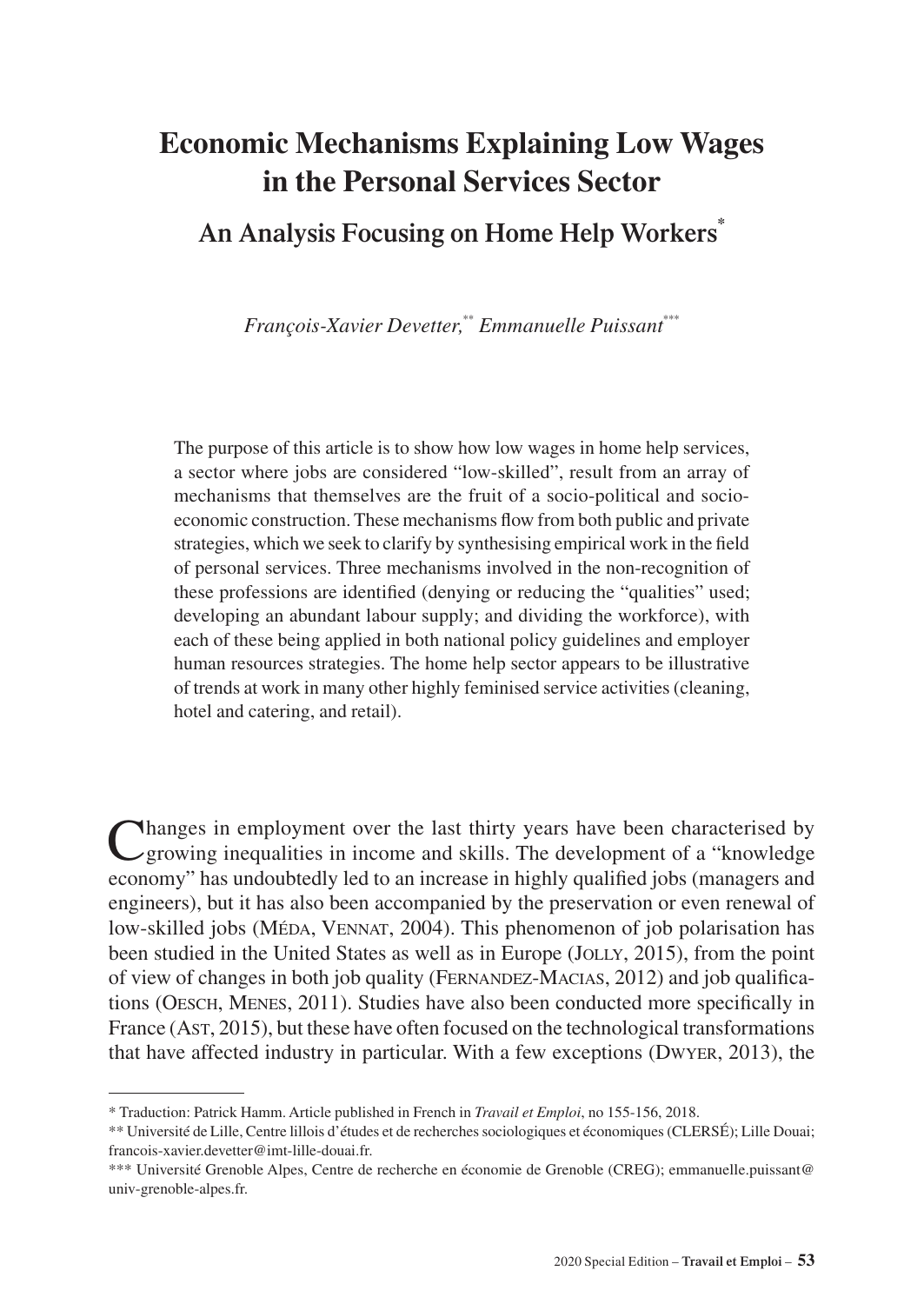specificities of women's occupations, mainly in services, have not been at the heart of analysis of job polarisation.

The focus of this article is precisely on a segment of this so-called "unskilled" labour market, in services where women are strongly represented: the segment of personal services activities (PSA<sup>1</sup>), and in particular jobs as home helps<sup>2</sup> (Box 1). Like other activities identified from the *Working Conditions* survey (*enquête Conditions de travail*) carried out by the French Ministry of Labour's statistics and research section, the *Direction de l'animation de la recherche, des études et des statistiques* (DARES) in 2013, such as cleaners, waiters and kitchen helps, clothing salespeople, service representatives, etc., these activities are particularly degraded segments of the labour market, combining precariousness, low pay, a lack of training or career prospects, and often harsh working conditions (Caroli, Gautié, 2009; Carré, Tilly, 2012; Kalleberg, 2011). Far from shrinking, this segment of the labour market has been expanding, and includes jobs with high recruitment prospects (ABOUBADRA *et al.,* 2014) but few real improvements in the level of wages.

Although the statistical categorisation of unskilled employees has not fully stabilised (Burnod, Chenu, 2001;Amossé, Chardon, 2006; Rose, 2012), many service jobs seem to belong to this type of category, whose position at the bottom of the scale is traditionally explained by three self-sustaining mechanisms. First, the low productivity of these jobs justifies only low pay (Cahuc, 2001). France's minimum wage (*Salaire minimum interprofessionnel de croissance*, SMIC) may even be higher than the wage level that these jobs' marginal productivity should imply, which would then justify specific subsidies<sup>3</sup> (BLANCHET, RAVALET, 1995). Second, since the skills needed are widespread in the population, the potential labour supply is abundant, which pulls the market wage downwards, especially in periods of high unemployment. Finally, in terms of industrial relations, since work is often dispersed, these occupations are marked by a lower level of collective organisation and unionisation than found in other sectors (Western, Healy, 1999).

<sup>1.</sup> Home help activities are activities carried out in the private homes of so-called fragile people (elderly people, disabled people, families considered to be in difficulty). These activities are considered to belong to social and medico-social activities under the Law of 2 January 2002 renovating social and medico-social action, and have been included in the field of personal services since the Borloo social cohesion plan of 2005. This field of PSAs is now much broader and includes home helps, do-it-yourself activities (DIY), computer assistance, and home gardening. Home help for dependent persons accounts for more than 57% of the activity of PSA agencies, with housekeeping at 26.3%, and DIY/gardening and childcare at about 5% each (KULANTHAIVELU, 2018). Most employed home helps do not have a diploma related to the sector, and even the State diploma for homecare assistants (*Diplôme d'État d'auxiliaire de vie sociale*, DEAVS) remains rare (TRABUT, 2014).

<sup>2.</sup> This article will focus on the home help sector, in which professions, training, and diplomas have historically been constructed. The field of personal services will also be addressed, insofar as the creation of the market for personal services is part of a public strategy to legitimise low wages in all the activities that fall within its scope.

<sup>3.</sup> In parallel, the relatively high level of the minimum wage (in absolute terms and in terms of the ratio of minimum wage to median wage) may lead employers to "compensate" by intensifying work and/or investing less in the nonwage dimensions of job quality. Ève Caroli and Jérôme Gautié (2009) thus explain the French paradox of low-wage workers who are relatively well paid compared with their counterparts in other European countries, but who are more dissatisfied with their wages because, according to European surveys, they are subject to harsher working conditions.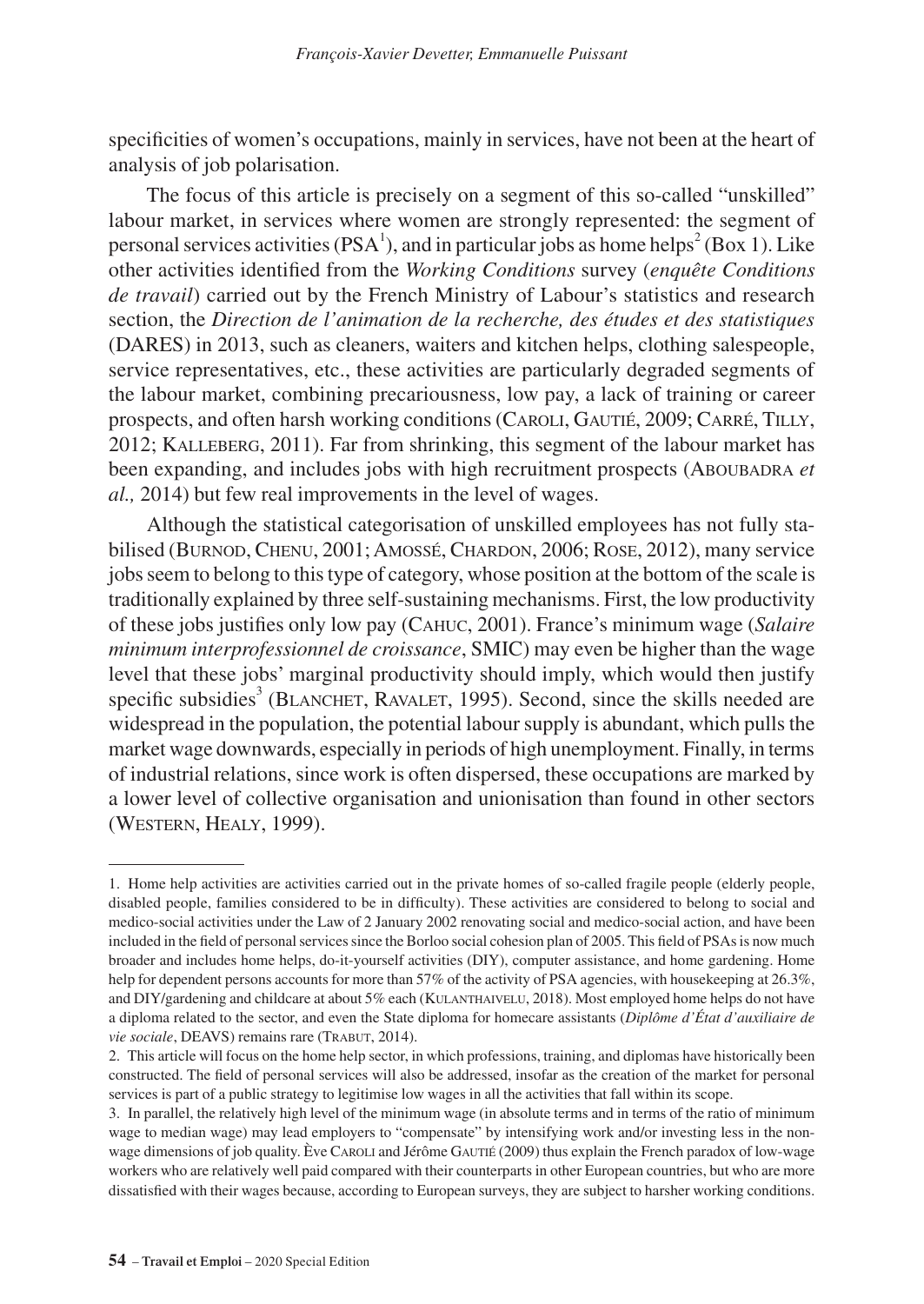### Box 1 **From Home Care to Personal Services: The Evolution of a Sector under Public Policy Pressure**

While, since the 2005 Borloo plan, personal services have included a heterogeneous set of activities with very different histories, logics, and regulations (DEVETTER *et al.*, 2015), home help activities have had a certain historical, statistical, professional, and legislative consistency. Home help is defined here on the basis of the collective agreements covering all the services aimed at a fragile public (elderly or disabled people, families in difficulty) that are provided in the beneficiaries' private homes. The first home help enterprises were associations formed at the end of the 1940s. The first collective agreements date back to 1970 and grew especially during the 1980s, in the dual sense that they multiplied in number and became more comprehensive. They were subsequently supplemented by branch agreements, particularly in the 1990s. During the 2000s, the three collective agreements in the private non-profit sector merged, and a new collective agreement was created, covering for-profit personal services companies.

The sector was opened to competition in 1996 and has mushroomed since 2005. Today it is characterised by the coexistence of two types of employment and four types of employers (diagram below). This situation grew out of a process that began in the 1980s, aimed at developing family jobs as a means of reducing unemployment by creating local jobs that are considered accessible with no need for special qualifications. Employment policies and policies allowing social security and tax exemptions have expanded strongly in this field.

These three mechanisms are evidenced by well-documented empirical findings. These socio-economic processes come together to naturalise the situation of home help workers and thereby legitimise the maintenance of low wages. Low job productivity, the existence of an abundant labour supply, and the dispersion of the workforce are not data that emerge spontaneously but are, on the contrary, the consequence of public policies and human resource management strategies that are more or less intentional. These have been the subject of in-depth analyses of industrial jobs, which have highlighted de-skilling mechanisms<sup>4</sup> affecting skilled workers (BRAVERMAN, 1976; HAAKKESTAD, FRIDBERG, 2017), the existence of an "industrial reserve army" (Marx, 1867), and mechanisms to divide the workforce (MargLIN, 1974; GORDON *et al.,* 1982; Perraudin *et al.,* 2006).

The purpose of this article is to use a socio-economic approach to bring to light the processes corresponding to these economic mechanisms, in terms of both their content and their perpetuation and growth, so as to explain the maintenance of low

<sup>4.</sup> "De-skilling" is understood here to mean a dual process involving the downplaying or non-recognition of the skills used, on the one hand, and the suppression of the skills used through the development of tools or forms of job organisation that reduce the autonomy of the professionals, on the other hand.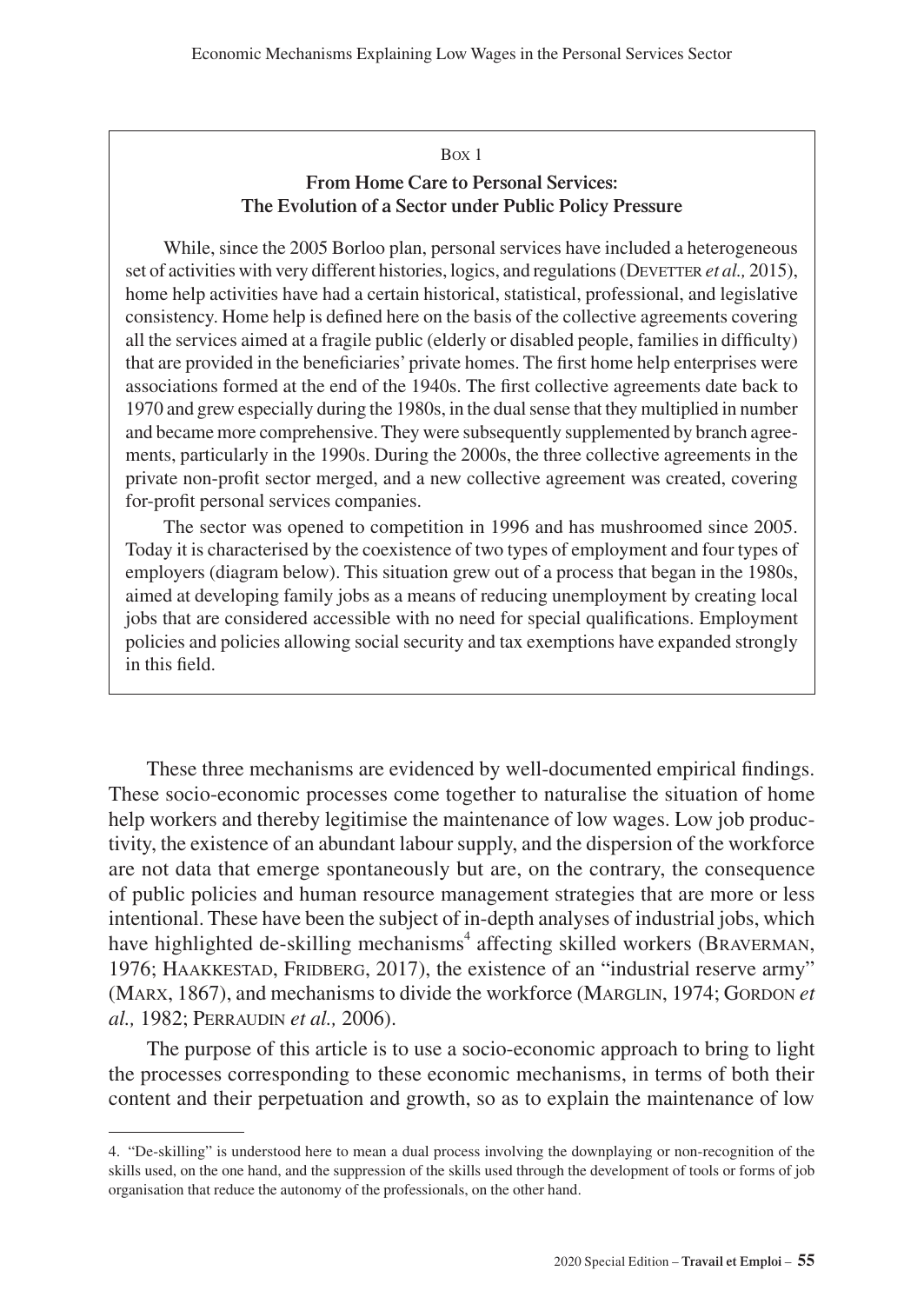wage levels. The article is based on a synthesis of empirical work in the field of personal services, and mainly on home help. The first mechanism (low pay) involves denying or downplaying the "qualities" employees make use of in their daily work. Doing this has a dual meaning: downplaying these qualities, but also de-skilling (Braverman, 1976), *i.e.* the suppression of these qualities, in particular through methods of work organisation. This article will focus primarily on the first aspect. The second mechanism concerns the construction of an abundant labour supply, the objective of which is to maintain an imbalance between supply and demand in favour of the demand for labour, *i.e.* of employers. Finally, the third mechanism identified consists in dividing the workforce, by heightening competition and weakening work collectivity, in order to reduce people's capacity for expression (Table 2, p. 74, summarises these different elements). Our analysis is based mainly on our previous empirical studies, on the home help professions and occasionally on other professions at the lower end of the pay scale, where the mechanisms identified are found to be structural. This approach makes it possible to highlight the heuristic virtue of the home help sector in understanding the functioning of degraded segments of the labour market (Box 2).

### Box 2 **Methodology used**

This contribution has a theoretical objective: it aims to synthesise the processes contributing to non-recognition of the wages and symbolic value of the home help professions. It is based on ten empirical studies carried out in this field between 2008 and 2017. This is mainly material covering the home help sector, but the cleaning sector and early childhood professions are also addressed. A total of 442 semi-directive interviews were conducted with employees, employers, and regulators in these fields of activity (see the appendix for a list of studies and interviews). Specific insights into other sectors are drawn on when the mechanisms identified have been observed there as well.

# **Denial of Competence and Hardship**

At the heart of theories of neo-classical inspiration used to explain wage differentials are human capital theory and hedonic wage theory. In the first, differences in pay are said to compensate for the direct and indirect costs of acquiring human capital and are explained by differences in productivity (approximated by differences in training or qualifications), whereas in the second case it is the arduousness or hardship endured that is used to justify wage differentials.

However, low pay is due not so much to a low level of these two aspects of employment (qualifications and hardship) as to a lack of social recognition. In fact,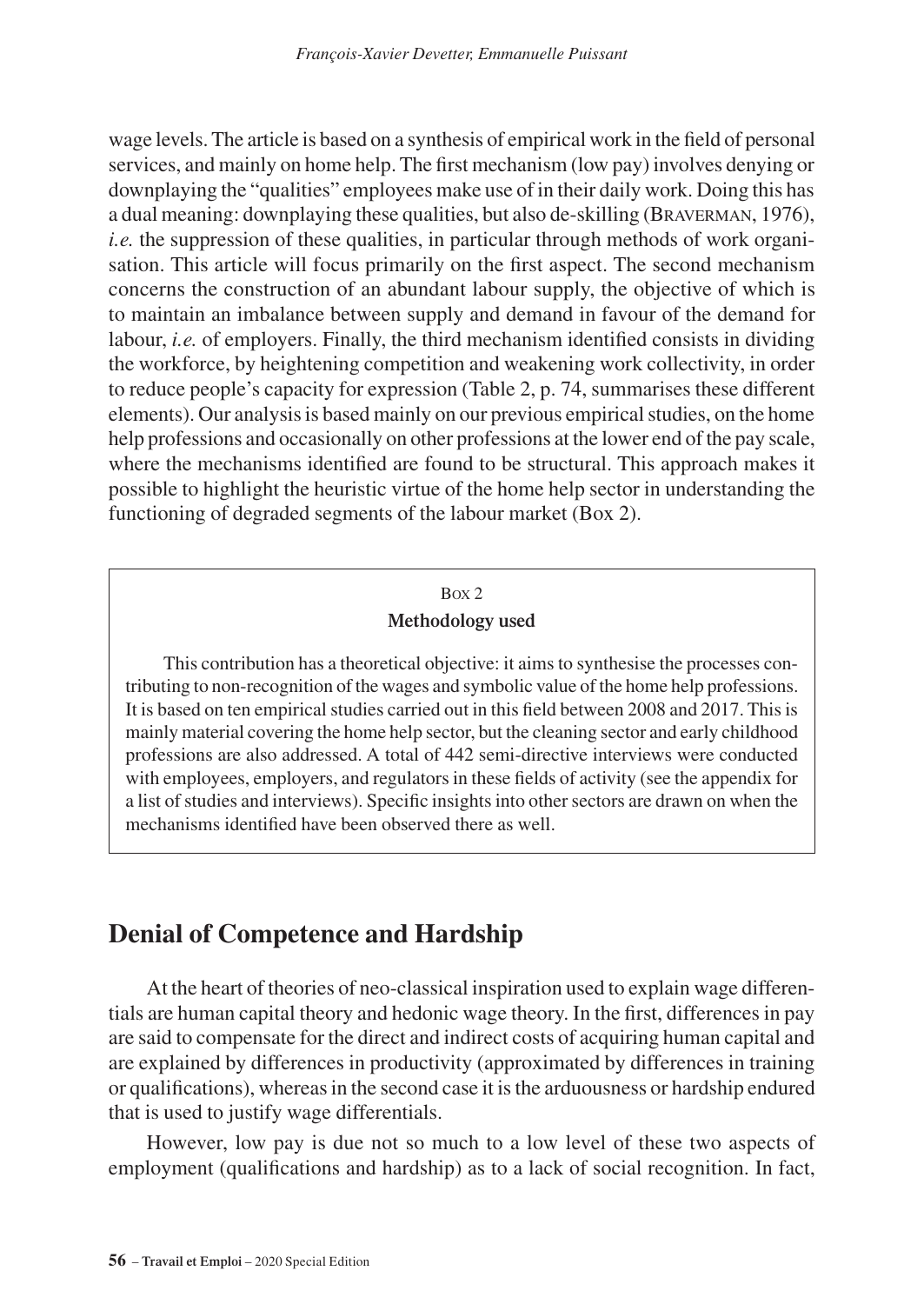making the link between these two dimensions of a job and its compensation requires that the levels of both hardship and qualifications be well established. Such social recognition does not emerge spontaneously, but depends on the will of those concerned. However, in the field of personal services, the lack of valorisation is an issue, as is, upstream, the recognition of the very existence of the skills used and the hardships endured.

#### **Naturalisation of Skills**

The negation of skills has been examined in depth by sociological and economic studies on women's occupations, both in industry (GUILBERT, 1966; MARUANI, NICOLE-Drancourt, 1989) and in services (Dussuet, 1997; Gadrey *et al.,* 2004; 2009; Folbre, 2001; Budig *et al.,* 2002).

The mechanisms highlighted in this work support an initial logic, which consists of not considering the competencies required to be identifiable or objectifiable. These are instead presented as "natural", as characteristics of people's "savoir-être". Above all, as they are not formalised, they cannot constitute an "entry barrier". The skills and qualities used are then considered to be widely shared because they are to a great extent acquired in the private and informal sphere, within the framework of a socialisation process marked by the weight of gender (from men's strength to women's meticulousness). As a result, the required skills are not transmitted in specific training schools, which blocks their objectification and visibility. Another process favouring the broad sharing of these supposedly non-specific skills stems from technical and organisational mechanisms that reduce the work to a succession of simple routines or attitudes. This process has been particularly well studied in the context of implementing a scientific approach to the organisation of labour – in a logic close to that described by Harry BRAVERMAN (1976) in industry – in highly Taylorised services such as fast food (NKOUATCHET, 2005). This has been emerging more recently in services that are more "relational", such as personal services, and is based on the development of certified quality standardisation procedures and mechanisms associated with increased control of the workforce, or even a devaluation of certain "lay" skills (Cresson, 2006). There have been intense conflicts around the recognition of skills and their certification but, at the same time, explicit disqualification mechanisms can be observed. Two examples can be used to illustrate these processes: on the one hand, the recruitment methods for childminders and, on the other hand, the decisions made by public policy makers and employers regarding home help.

The situation of childminders is particularly emblematic. The progressive structuring of the profession and the growth of public regulation (TIRMARCHE-ISSEMANN, 2011) have not been accompanied by the promotion of training (initial or continuing) which, "although it is considered interesting or even useful, is rarely perceived as necessary, let alone indispensable" (Aballéa, 2005, p. 60). For example, the requirement to enrol in the compulsory "Child care in the home" module for France's certificate of professional competence in early childhood skills (*Certificat d'aptitude*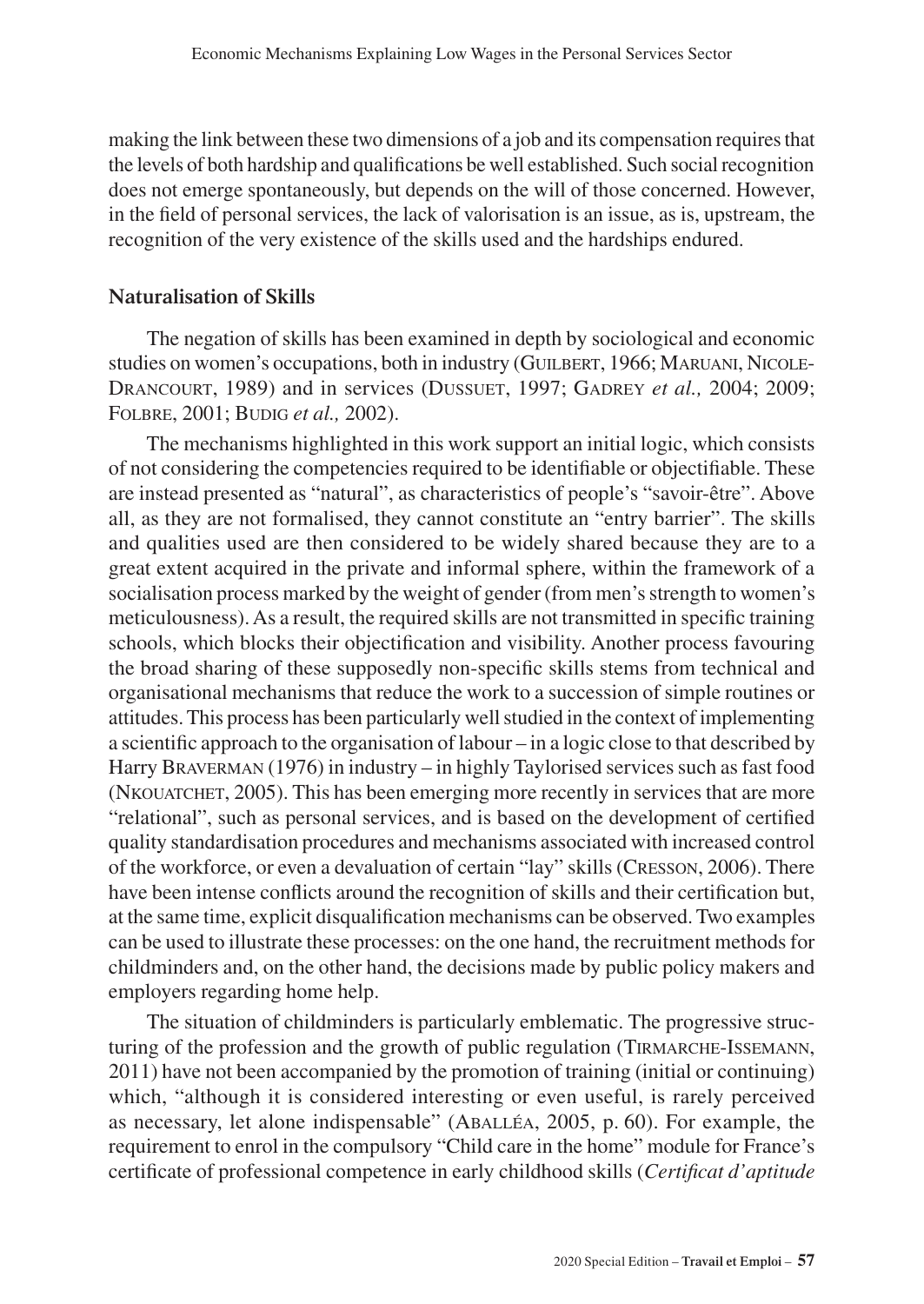*professionnelle*) does not imply any requirement that the tests be validated. Qualitative surveys highlight the contradictions of both public authorities and parent employers, who oscillate constantly between recognition of the "remarkable work" done by these employees and the insistence on making this profession accessible to all, with no barriers to entry, in the name of the necessary fight against unemployment. This dissonance between two opposing objectives, valuing the "job of motherhood" and the desire for a professional framework, produces a situation in which recruitment procedures resemble a social selection process that draws on the socio-demographic characteristics of the employees (place and setting of the home, appearance, etc.; cf. Vozari, 2014), involving criteria that are too implicit to be legitimised. This refusal to give social recognition to the qualities used can be explained in part by the fact that the community agrees to pay these professionals only very little (one-third of the minimum hourly wage for care of a child). Jeanne FAGNANI and Antoine MATH (2012) have shown, on the basis of econometric analyses, that employer parents were in general not willing to pay a higher salary to someone with higher qualifications. This is confirmed by the fact that seniority is hardly ever valued in collective agreements.

In the case of home help, public policies have positioned themselves in favour of professionalising jobs and occupations. However, this willingness has been both belated and ambivalent (PUISSANT, 2011). Belated, because in the case of home help for the elderly, France's first national diploma for this job (the *Certificat d'aptitude aux fonctions d'aide à domicile*) dates from 1990, and the first State diploma (DEAVS) dates from 2002, whereas the Certificate of aptitude for care assistants (*Certificat d'aptitude aux fonctions d'aide-soignant*), for example, has existed since 1956. The attitude of the public authorities has been ambivalent, because although the State diploma is a considerable step forward in the recognition of the qualified nature of certain professions in the sector,<sup>5</sup> the fact that it is optional for carrying out home help greatly reduces its scope, both symbolically and materially (Dussuet, Puissant, 2015). Moreover, this diploma is recognised by only one type of employer (associations in the non-profit sector). It is not taken into account in the classifications in other collective agreements (those of private employers, for-profit companies, and municipal and intermunicipal social work centres). The ambivalent nature of this professionalisation with respect to the recognition of qualifications is undoubtedly the result of an attempt to reconcile two social representations related to ageing, which lead to significantly different public policy objectives: one concerns the need to develop skilled jobs in the medico-social sector of care for the elderly, and the other concerns the desire to keep down the public cost of care for old-age dependency.

Employers and the human resource (HR) policies put in place in home help agencies also play a role in the process of naturalising skills. Interviews with employers show that the recruitment criteria used often relate to the gender characteristics of the candidates, their extra-professional status (in particular as mothers or daughters),

<sup>5.</sup> The creation and increased take-up of the DEAVS diploma since 2002 has been accompanied by a significant increase in the average wage levels of home helps, although wages remain very low (DEVETTER *et al.*, 2017).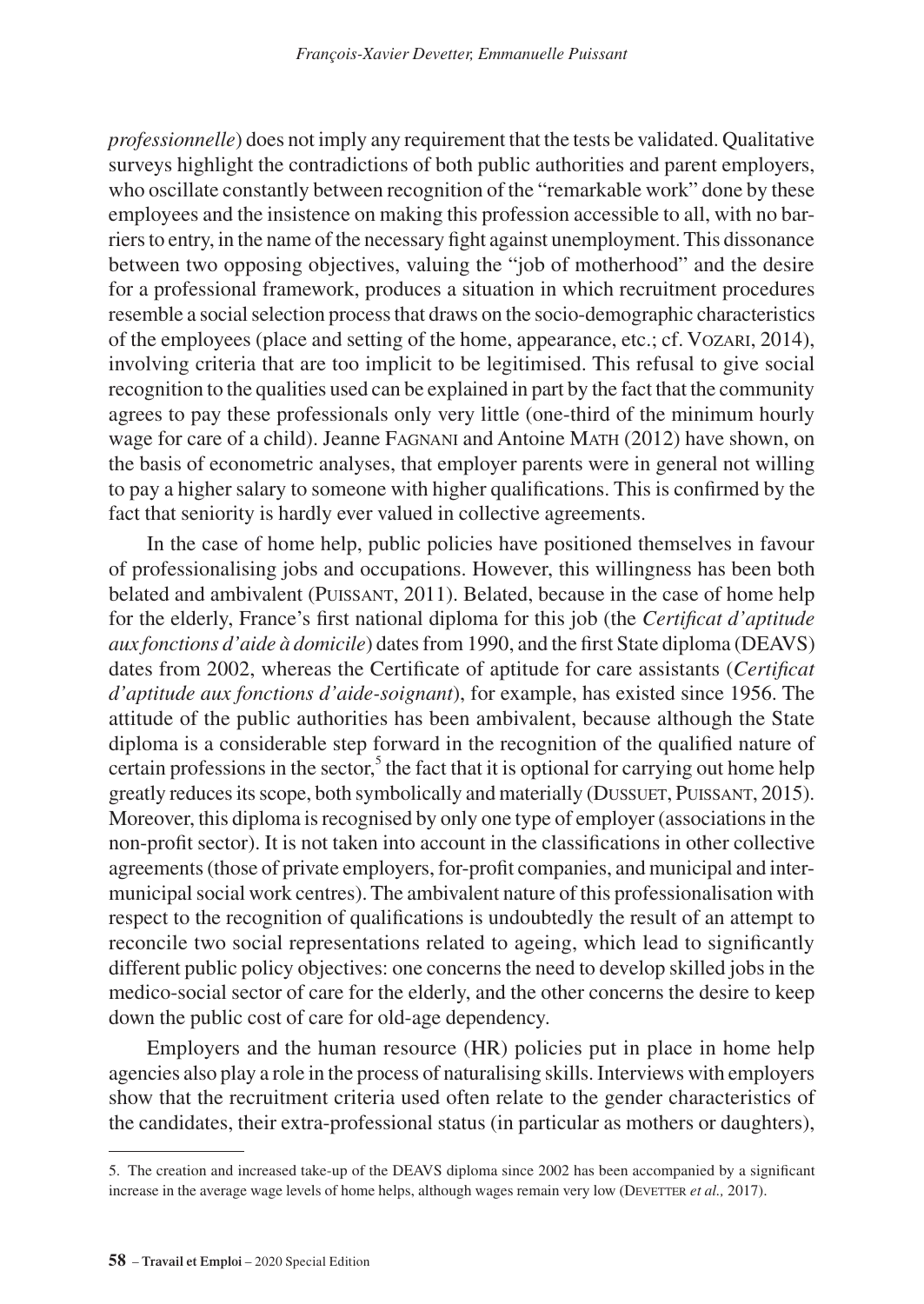or their demonstrated "time availability", but much less often to the qualifications they have acquired (DEVETTER, ROUSSEAU, 2009). Likewise, access to training for employees is relatively modest in this sector and is still very dependent on the status of the employer: very limited for employees of private employers, a little less so for those of service providers (Table 1). In any case, however, the portion of non-qualifications training remains predominant, as the HR director of one association points out:

"The most important thing in training is that employees realise the complexity of what they are being asked to do… Do you encourage employees to get the DEAVS diploma? Oh no, no! If they want to, no problem of course, the validation of acquired experience [*Validation des acquis de l'expérience*, VAE] is a right! But we don't ask for it, it's not really necessary. Besides, with our hourly rate it'd be impossible for all the employees working in the homes of sick people to have diplomas! [laughter]" (Interview with the HR director of an association in Rhône-Alpes, 2011 [Lamotte, Puissant, 2013])

This outlook is also quite frequently taken up by the employees themselves, who even go so far as to declare that they don't reveal possessing a diploma:

"I knew that if I told them [I had the DEAVS], they wouldn't take me, I would have cost too much. It happened to a colleague, so I didn't want to take the risk." (Statement by an employee of an association in the Drôme area, during a meeting on population ageing, 2008 [LAMOTTE, PUISSANT, 2010])

Employers thus often perceive a diploma as implying an additional wage cost and a risk of leaving (for example for jobs in residential care facilities such as nursing homes for elderly dependents [*Établissements d'hébergement pour personnes âgées dépendantes*, Ehpad]) rather than as an opportunity to improve work and service quality. This may help to explain the low level of training in enterprises and associations and its virtual absence in direct employment (Table 1).

|                                                                                                                                          |                                                                   |                      | In $%$                        |
|------------------------------------------------------------------------------------------------------------------------------------------|-------------------------------------------------------------------|----------------------|-------------------------------|
|                                                                                                                                          | <b>Private service</b><br>provider<br>(association<br>or company) | <b>Public sector</b> | <b>Individual</b><br>employer |
| Attendance of formal training during the four<br>weeks preceding the survey (FORMEL)                                                     | 2                                                                 | 4                    | 0.5                           |
| Attendance of a course or internship during the last<br>three months (COURSTAG)                                                          | 10                                                                | 12                   |                               |
| Participation in courses, conferences or seminars<br>in the last three months (SEMCONF)                                                  |                                                                   | 2.5                  | 0.5                           |
| This training has been at least partially completed<br>during working time (LWORHA, if the person is<br>or has been undergoing training) | 53                                                                | 62                   | 5                             |

#### Table 1 **– Training in the Personal Services Sector**

*Field*: Employed home help workers and domestic workers  $(N = 6,522)$ . *Source*: *Employment* survey (*enquête Emploi*, 2015), INSEE.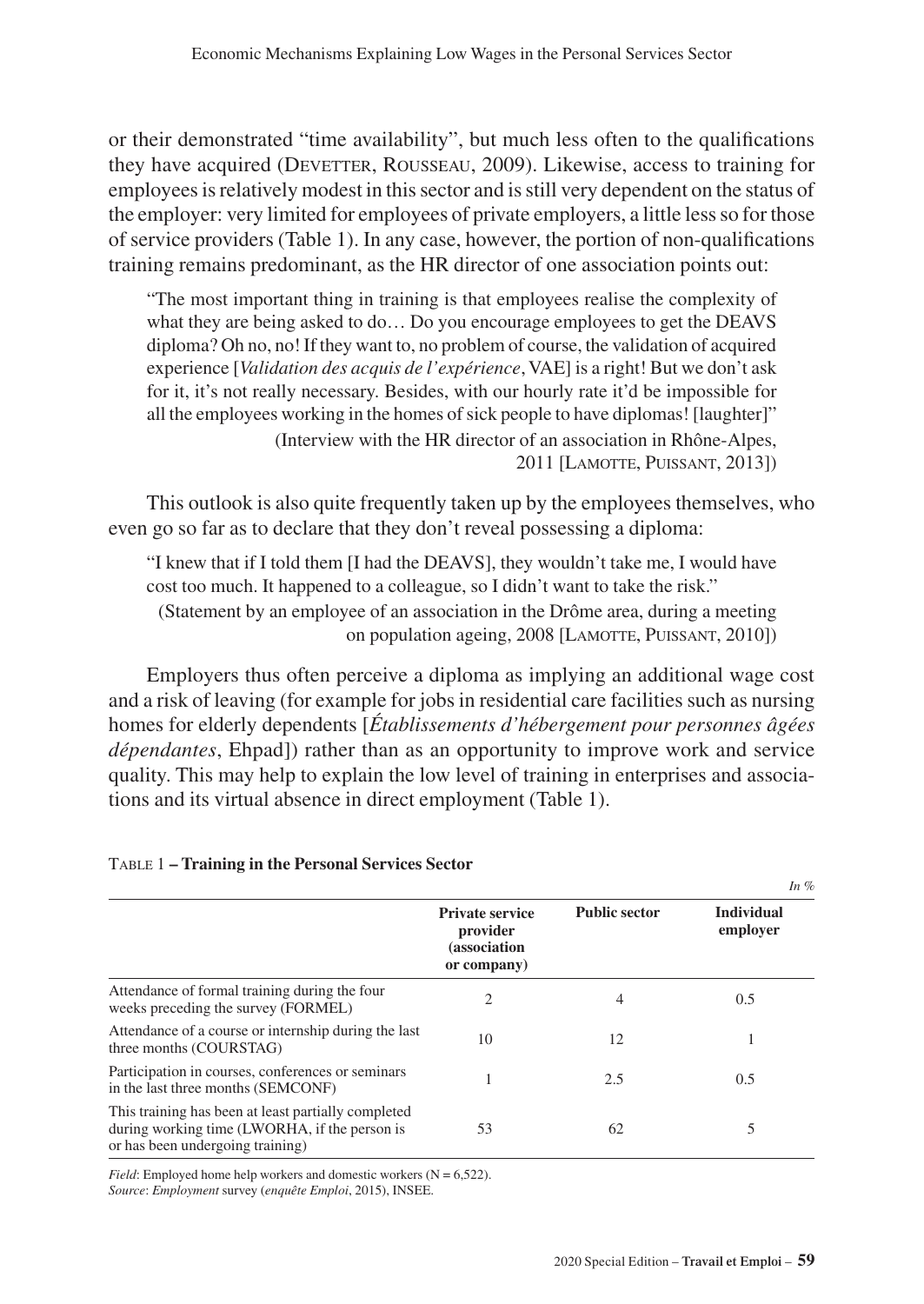### **Hardships that are Denied and Lack Compensation**

Rendering skills invisible in this way is also found in regard to the arduousness of the work and working conditions. Indeed, the institutional frameworks for seeing and recognising working and employment conditions were constructed in the context of the "wage society" (Castel, 1995), which is rather industrial and male. However, the tertiarisation and feminisation of work and employment represent major challenges in terms of renovating these analytical frameworks. Thus, while arduous so-called "industrial" tasks are nowadays rather well referenced and detailed in statistical nomenclatures, collective agreements, and branch agreements, the same cannot be said for arduous so-called "tertiary" tasks that are linked to the "service relationship", in the sense accorded them by Jean GADREY (2003). However, recent work has attempted to characterise these forms of hardship (DEVETTER, MESSAOUDI, 2013) and the associated occupational risks (DUSSUET, 2013).

Home help is thus a sector that is highly exposed to occupational accidents and illnesses, with more than 47 days off work per million hours worked, compared to an average of 33 days off for all employees (CNAMTS, 2016). The arduous nature of the work is due in particular to the large number of journeys made between two interventions in the course of the same day, as the following two interview extracts show:

"We've got 15 minutes to get to the people's home. So today, let's say, I'm working in my sector. I'll do half an hour there and then I'll race over to the other side. Now they're no longer arranging us like they used to. So before I had, like one person. Sometimes I do somebody on one side of the sector and later I go back there and then afterwards I go back to the other side. So, like that, you're running… "

(Home help, woman, 2016 [DEVETTER *et al.*, 2016])

" – On weekends, it's only half hours, it's actually for meals…. Sometimes I do 9h30 over the course of a day.

Q: – And you have two-hour interventions?

– Ah, almost never, there's no… The maximum is one hour. And apart from Monday afternoon at this one woman's, I have from 2:15 to 2:45. That's when I do my shopping."

(Home help, woman, 2016 [DEVETTER *et al.*, 2016])

However, public regulation of the sector and the way it is financed (by the user paying an hourly tariff that remains relatively low) does not encourage better consideration of these professional risks. It does not, for example, make it possible to correctly integrate the time considered as "non-productive" (between shifts in particular), which contributes to intensifying work and making it more difficult to carry out. Similarly, occupational medicine plays only a partial role in relation to home helps. First, it covers only a small proportion of salaried employees (private individuals' employees are not covered at all). Second, for those employees it does cover, the occupational physician cannot access the workplace (private homes), and the same holds for the labour inspectorate. Finally, the occupational medicine staff often come into play late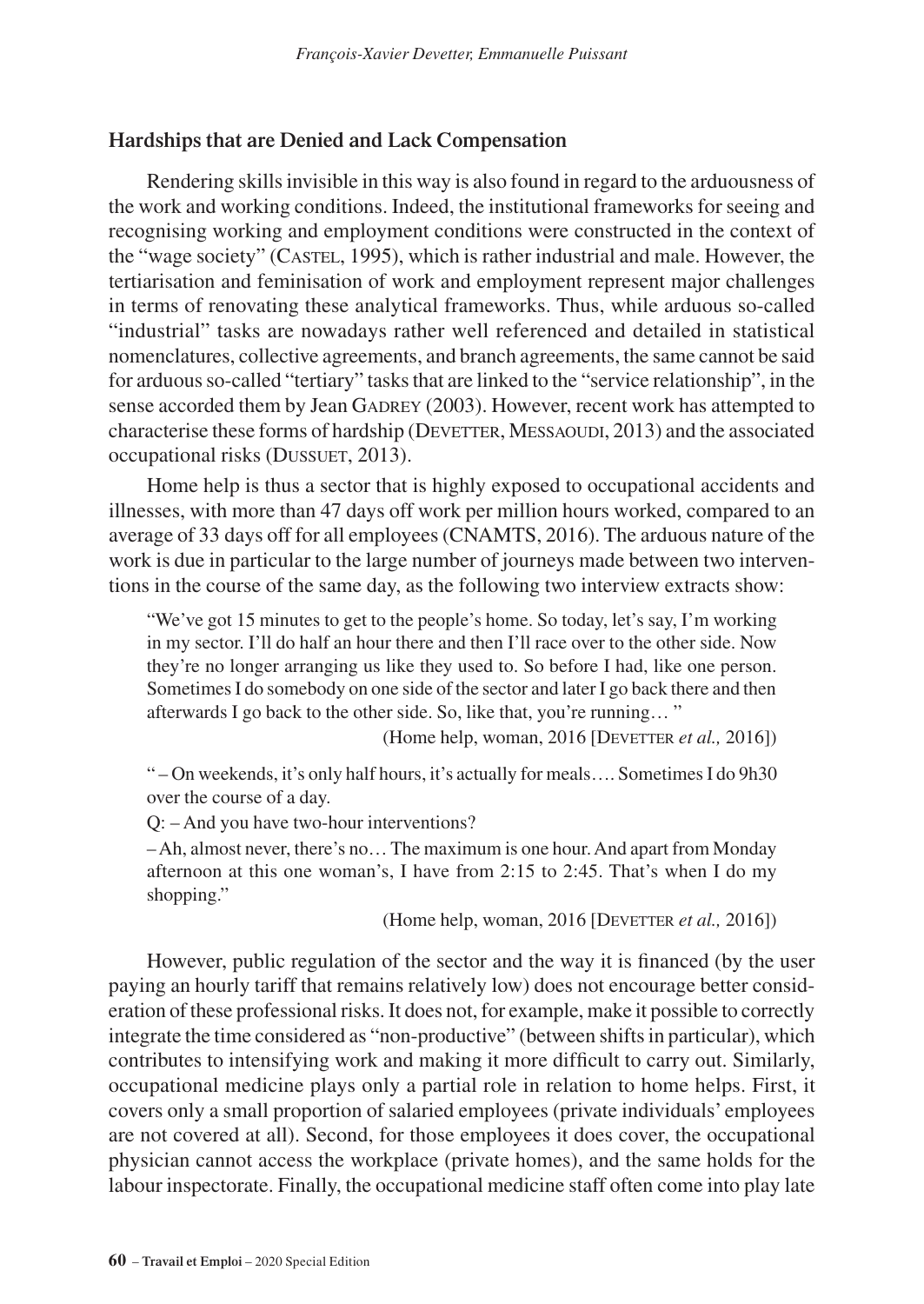in the day (there are few prevention policies) and in a way that is very complex for the structures to manage: faced with the health difficulties encountered by employees, the occupational physician may recommend "partial incapacity" (for example, not to carry loads of more than 5kg); however, these medical decisions are in fact incompatible with practices in the profession, and are regularly criticised by the employers we were able to interview. The organisation of work together with HR policies have the effect of putting the hardships into perspective. Studies of associations in general (HéLY, 2009), and of home help associations in particular (DUSSUET, 2005; PUISSANT, 2010), have highlighted the predominance of service to the users, to the detriment of employee working conditions. Our surveys show that the organisation of labour can also be a factor in aggravating hardship: failure to take this into account can lead employers to develop job organisation schemes and HR policy tools that increase work rates:

"We just do our best, that's all, but often we're overwhelmed: with the half hour they give us, we can't do everything, it's just not possible. No, we just can't. Often, if something is missing, you just have to run out and buy it quickly, when the shop's not far away, it's good, but when it's further away, you can't. And besides, as soon as the time is up, what do we do with people?"

(Home help, woman, 2016 [DEVETTER *et al.*, 2016])

The fragmentation of labour is a factor involved in hardship and increased occupational risk: the danger of road accidents in particular is multiplied, as well as, more generally, the risk of a deterioration in the state of employee health:

"But it wasn't permanent, the stress, it was afterwards in the end, the stress was the time, the distances I had to ride my bike. The distances, because I had ten interventions in one day and that was it. No time to eat, no time to go home for lunch…." (Home help, woman, dismissed for unfitness following a bicycle accident between two interventions [DEVETTER *et al.*, 2016])

The trend towards an increase in the number of interventions of less than one hour in the homes of the elderly is increasing this fragmentation, which is further reinforced by the spread of time control methods via remote management tools (Dussuet *et al.*, 2017).

This process is also at work in other professions, such as cleaners (especially women), who suffer from the invisibility of the hardships they endure. Karen Messing and her co-authors (1993, 1998) thus analyse in depth how tasks considered less physically difficult (known as "light work") often involve constraints that are just as or even more intense than work initially viewed by employers and clients as more demanding (so-called "heavy" work): the reality of working conditions thus differs markedly from their *ex ante* characterisation by management. Similarly, exposure to chemical substances remains largely invisible in these jobs, in which toxic products (various sprays, bleaches, descalers, etc.) are very commonplace, even though their impact on health is now well established by scientific work (Zock, 2005, for example).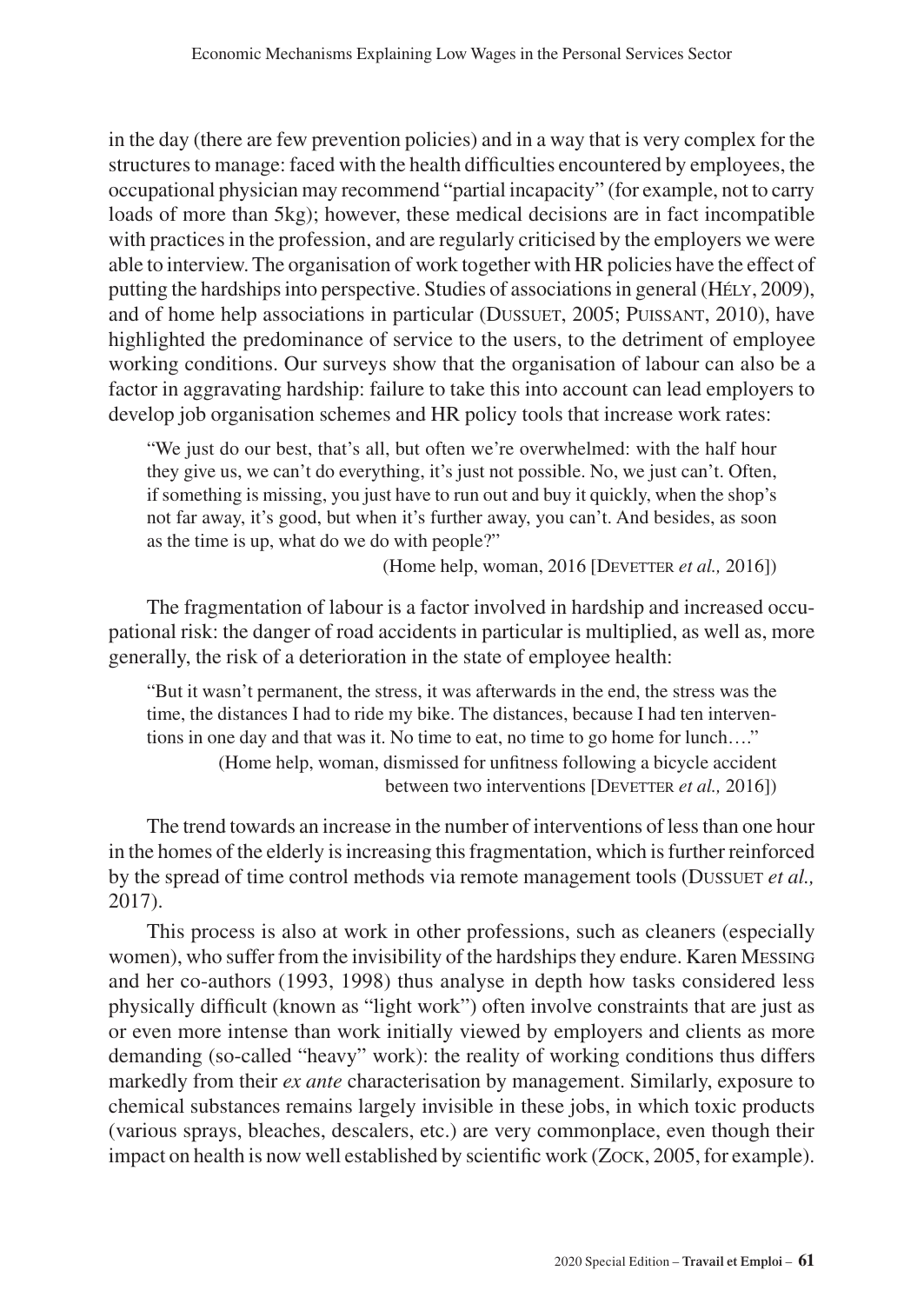These sectors even have the highest number of occupational accidents and illnesses: the number of accidents per million working hours thus reaches 52 in the routine cleaning of buildings and 75 in home help, compared to an average of 23 for all employees covered by the general occupational health scheme and 39 in the building and public works sector (CNAMTS, 2016). However, analysis of the statistical data relating to the home help and cleaning professions shows a significant discrepancy between the reporting of some arduous work (the perceived work rate is thus rather low) and employees' state of health. The link between working conditions and health status is poorly assessed, as employees seem to under-report the arduousness of their work. Several studies have highlighted the importance of gender in this underestimation of arduousness (GOLLAC, VOLKOFF, 2006), which can contribute to degraded and uncompensated work situations on the labour market: if female employees fail to feel the actual hardship and to express this in a collective manner, these jobs will not be compensated, in particular by a salary higher than the minimum wage. Employees then wind up dealing with their capacity for resistance individually: the generalised use of part-time work appears to be one way of "holding on" to a job that is nonetheless very arduous. This kind of strategy also exists in other sectors, notably, the case of female agricultural workers who opt for employment on successive fixed-term contracts (*Contrat à durée déterminée*) in order to have breaks between two contracts (Roux, 2018).

### **Construction of an Excess Labour Supply**

The logics that we have described above legitimise the assertion that there is no need for specific qualifications and, consequently, no remuneration for them. This logic therefore removes possible "entry barriers" to certain professions and facilitates the emergence of mechanisms leading to the expansion of the labour supply (without having to resort to the classic channels of raising wages and developing training), because the social perception of the service provided (characterised by a very low willingness to pay) prevents the work underlying these services from being assigned a market wage higher than the minimum wage. This work, socially necessary but with no market value, must be offered by a "prompted" workforce. It is then necessary to orient enough people to these occupations and to "put to work" the men, and frequently the women, who "should" accept these jobs. In order to understand this phenomenon, two main approaches are discussed here, with a distinction made between the role of public policy and that of employer strategies: what is involved is putting specific categories of labour to work and subsidising this "unproductive" labour (on both the labour supply side and the demand side concerned by these services).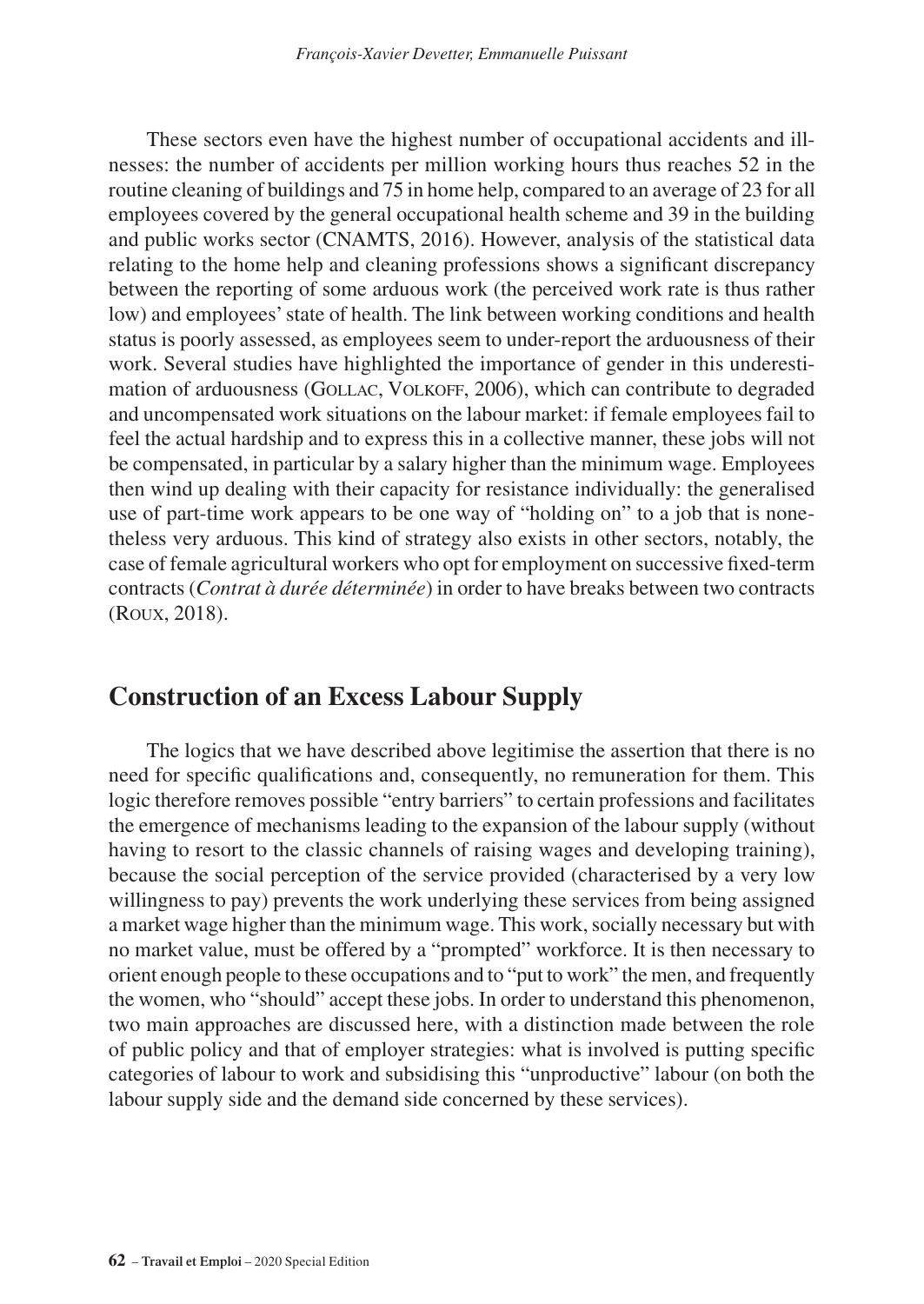### **Putting to Work "Under-Mobilised" Groups: Mothers and Immigrants**

The first way to expand the labour supply is to encourage the activity of certain categories of people perceived as "underemployed". The exploitation of pools of labour is necessary as soon as a large volume of job vacancies is identified because, in the absence of a new labour supply, pressure on hiring could arise and push up wages. From this point of view, it is rather paradoxical to note the extensive media reports mentioning a "sector under pressure" while there have been no improvements in job conditions or wages. It is actually complex to say the least to determine the reality of difficulties in hiring (Estrade, 2013), particularly because many companies have "extensive" recruitment practices: for example, a large number of "permanent" advertisements are placed, which aim to attract applications for positions that will become open only if new clients come forward. Interviews with employers often underline both the importance of the flow of applications<sup>6</sup> and the difficulty in retaining these employees. The possible pressure on hiring is thus not due to a quantitative weakness in the labour supply but rather to a mismatch between employers' requirements and the quality of jobs on offer. To deal with this, employers and public policy aim not to improve the quality of employment (which is considered too costly), but rather to increase the potential recruitment pool as much as possible.

The low employment rate (rather than the high unemployment rate) is then highlighted (ZAJDELA, 2009), especially in the case of young people under age 25, immigrant women and mothers. Specific measures are taken to encourage these categories to join the labour market. These measures may aim to reduce real or assumed obstacles preventing the expression of a labour offer by providing assistance with mobility (aid for obtaining a driving licence, for example) or developing more customised employment contracts (student contracts, voluntary part-time contracts, etc.). Recruitment methods could also be adapted, both in terms of selection criteria (with emphasis on specific socio-demographic characteristics) and in terms of networking (forums, "speed dating", permanent advertisements, etc.<sup>7</sup>). The role of labour market intermediaries is also central here: France's job centres (*Pôle emploi*), local agencies, social services, etc., are directly involved in constructing a flow of female jobseekers into these professions. Speaking more analytically, we can see that the existence of a de-skilled workforce (*i.e.* whose qualifications have been eroded – or at least employers believe this to be so – in particular following a suspension of professional activity), e.g. "mothers returning to work", has been reinforced by public measures such as parental leave, which have had impacts on women's qualifications and careers and been extensively highlighted (MÉDA, PÉRIVIER, 2007).

<sup>6.</sup> "We get CVs every day. Every day, women come by the agency. Every single day". (Employer, SAP Company, 2018) 7. In the case of our study on outsourcing the maintenance of nineteen secondary schools, for example, two employees of the service provider explained that they were recruited "in five minutes, right at the gate". The area manager who hired them confirmed that "in this [geographical] sector and given the unemployment rate, it is not difficult to find people" (Area manager, man, 2015 [DEVETTER, STEINAUER, 2017]).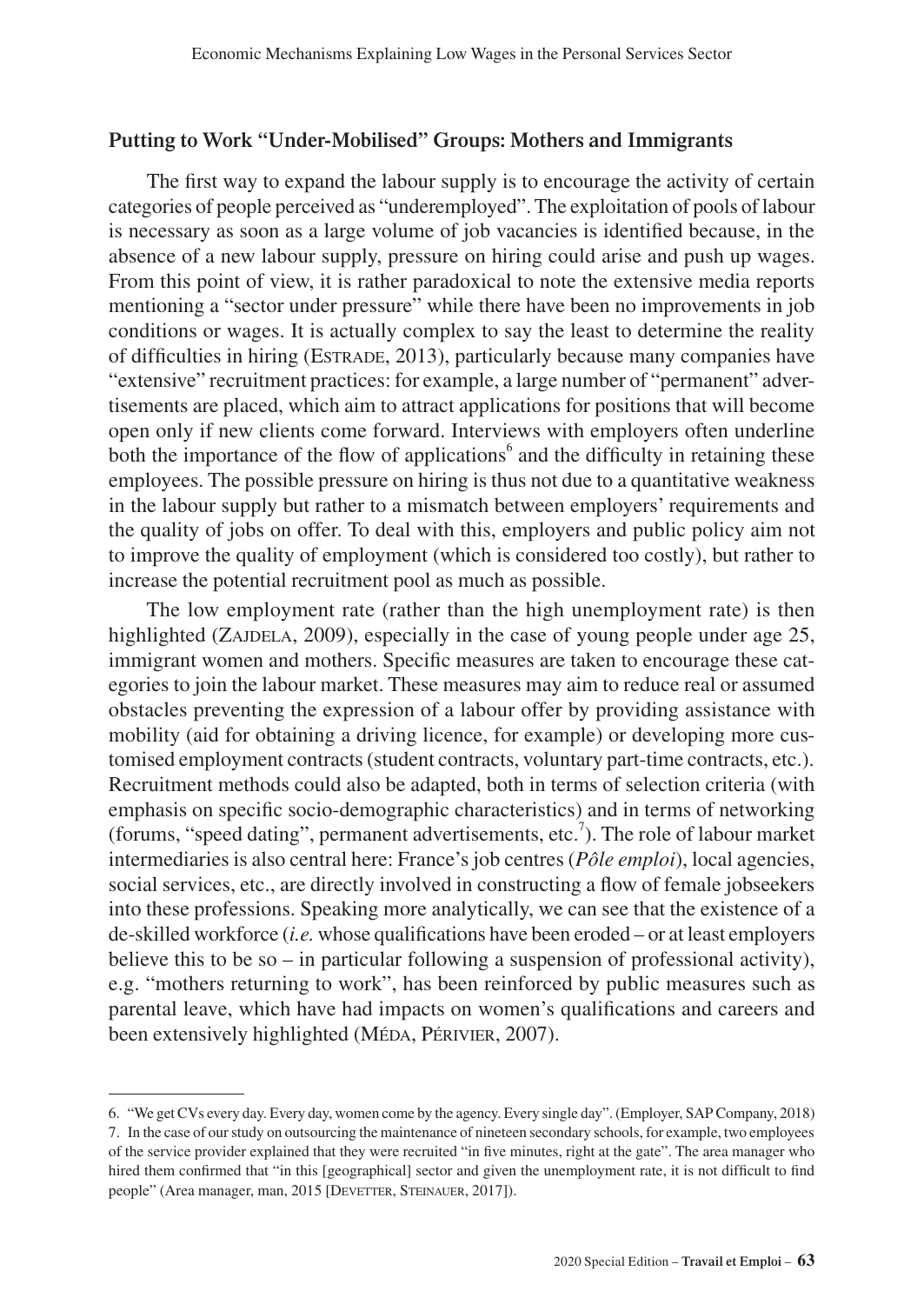This situation is directly observable in the personal services sector. Indeed, labour market intermediaries, notably Pôle emploi and the employment services of France's *départemental* councils, are directly encouraged to orient female job seekers towards these professions (Alberola *et al.,* 2011). One home help we met confirmed this almost systematic orientation towards personal services:

"When I needed to work for a salary, the only thing I was offered was to work with the elderly. I didn't hesitate for long really, I didn't have a choice."

(Home help, woman, 2016 [Devetter *et al.,* 2016])

Employers, like public agencies, also seek to attract certain segments of the workforce by emphasising the "natural" skills that are needed but also by announcing that they take into account the specific constraints on "mothers". The O2 company thus publishes testimonials from employees on its recruitment page, all of which emphasise the compatibility of their working hours with family constraints. The selection of personnel can take complex paths, such as the segmentation of profiles based on the supply of specific work schedules. Some employers explicitly propose jobs with very limited schedules offering the supplement of a small wage but compatible with family responsibilities, as the following discussion illustrates:

"The second profile? The mother who has sacrificed her career to raise her children and who wants a supplemental income and work schedules consistent with her obligations (no Wednesdays, etc.). They work twenty hours a week. Everyone is happy." (Company head, male, 2008 [Devetter, Rousseau, 2009])

The immigrant population (women in particular) is a second category of labour that is steered towards personal services. While labour import policies have been studied in the case of industrial and construction jobs (Jounin, 2009), there have been fewer studies of low-skilled service jobs. However, there has been a long tradition, visible in domestic services, of recurrent recourse to allogeneic labour: coming from Brittany and Belgium in the early 20th century, the West Indies in the 1930s, Spain and then Portugal in the 1960s and 1970s, etc. (Martin-Huan, 1997). Public policy has recently relaunched this process, symbolised by an agreement in 2008 between France's National agency for personal services (*Agence nationale des services à la personne*, ANSP) and the Ministry of Immigration, aimed at making it a priority to orient new arrivals to these services (DEVETTER *et al.*, 2015). Similarly, a report by the Centre d'analyse stratégique entitled *Besoins de main-d'œuvre et politique migratoire* ["Labour Needs and Migration Policy"] (May 2006, p. 53) states that it is in the health care and personal services and home help professions "that recourse, at least temporarily, to greater immigration can be justified". On the side of employers and employer associations, the strategies are fairly explicit when recruitment is based on "ethnic" networks (Anderson, 2000; Bakan, Stasilius, 2005; Ibos, 2013; April, 2014). The priority hiring of immigrant women employees also takes place through other forms of the naturalisation of skills; in an interview in 2009, a member of one employer association emphasised "the love of elderly people for African women".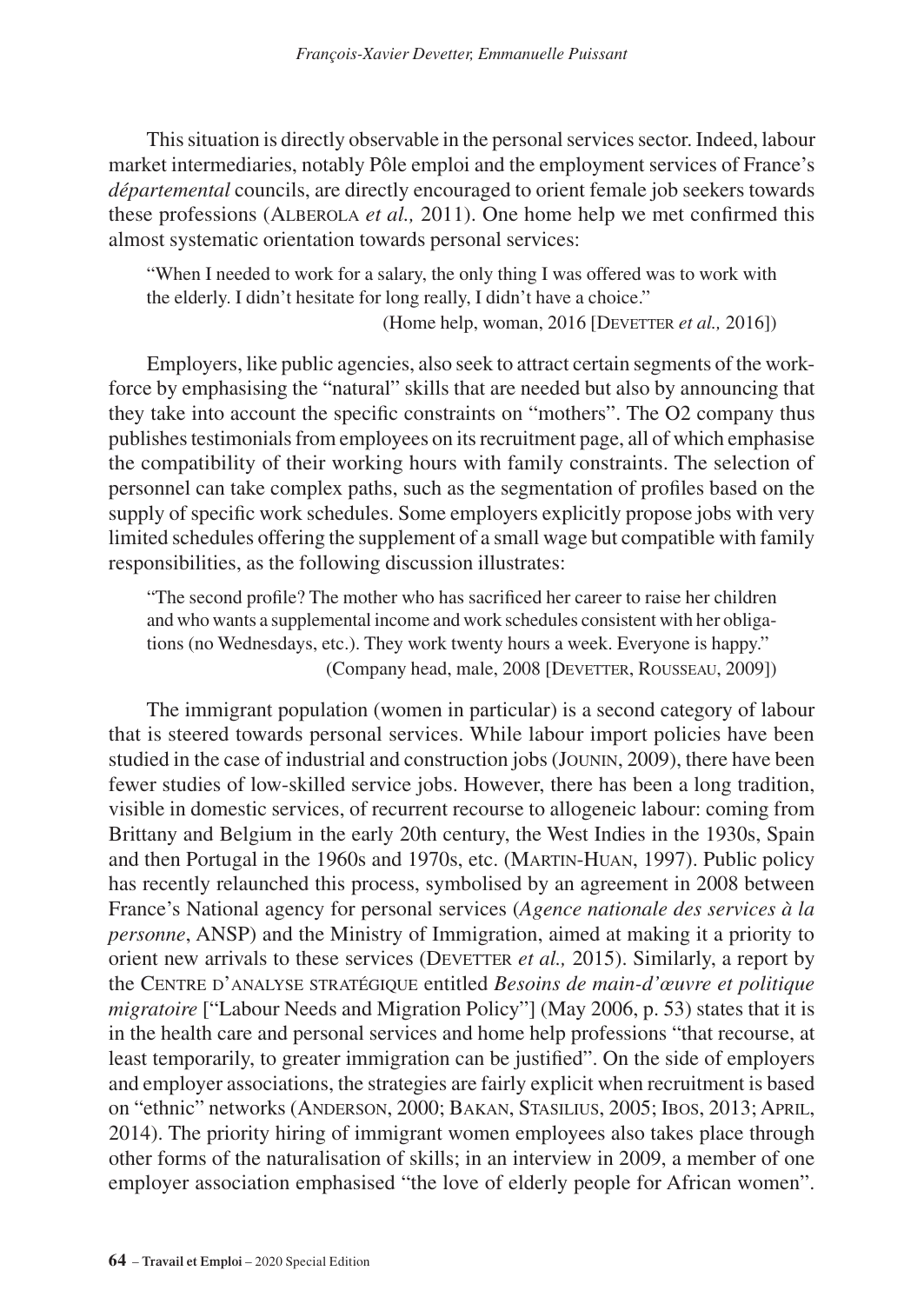Here, naturalisation is to be understood as a social process that treats skills or qualities as innate, thereby denying that they are the result of a process of socialisation rooted in social relations structured by gender and origin (DUSSUET, 2010).

For example, in order to avoid having to compete in the labour market, employers in the personal services sector (as well as in cleaning and catering) seek to exploit "underutilised" segments of the workforce. In this sense, they can play a role of integrating into employment categories of employees who traditionally have less job access while doing this at particularly low job quality levels.

In addition to the personal services sector, the other occupations found in degraded service jobs are also affected by these types of mechanisms. The most significant case probably concerns employees in the hotel and catering industry, where "specific categories" (immigrants and students in particular) play a central role. As Pierre Barron and his co-authors (2011) point out, quoting André Daguin, head of the *Union des métiers de l'industrie hôtelière* (hotel workers union), the recruitment of undocumented employees seems to be "an economic necessity". Similarly, far from being a supplemental workforce, young students make up a significant proportion of employees and contribute to maintaining an undemanding labour supply (NKOUATCHET, 2005).

#### **Making Work Pay**

Developing an available labour force not only involves recourse to "new" populations, but also requires convincing employees to accept the jobs in question. Once again, both public policy<sup>8</sup> and employers contribute in general to this objective, either by seeking to "make work pay" (*i.e.* more remunerative and profitable for the individual) or by reducing the ability of future employees to refuse unattractive jobs (Cattacin *et al.,* 2002; Fagan *et al.,* 2006).

The conversion of France's minimum income benefit (*Revenu minimum d'insertion*, RMI) into an in-work income supplement (*Revenu de solidarité active*, RSA), which is designed to facilitate the partial accumulation of job income and social assistance, is probably the most important example of a public measure that follows this "workfare" logic. The public policy in favour of personal services thus emphasised the need to make use of the RSA supplement for this purpose,<sup>9</sup> and France's National Agency for Personal Services (ANSP), like the business world,<sup>10</sup> broadly publicised the possibility of relying on this system. The ANSP website provided clear information about how

<sup>8.</sup> Public aid as presented in this paragraph primarily concerns direct subsidies for the labour supply, but it can also take the form of demand subsidies that lower the "cost" of labour while indirectly supporting the net wage paid to employees. 9. Thus, according to Michèle Debonneuil (2008, p. 31), the RSA income supplement should be encouraged "so that companies have less difficulty finding candidates, since they could offer anyone seeking full-time work to be paid as

if they were working full-time even though they would be working part-time".

<sup>10.</sup> To take one example among many, see the press release "Adecco à domicile et l'Afpa forment des bénéficiaires du RSA" ["Adecco at home and Afpa train RSA beneficiaries"]: [http://www.groupe-adecco.fr/articles/adecco-a-domicile](http://www.groupe-adecco.fr/articles/adecco-a-domicile-et-lafpa-forment-des-beneficiaires-du-rsa)[et-lafpa-forment-des-beneficiaires-du-rsa](http://www.groupe-adecco.fr/articles/adecco-a-domicile-et-lafpa-forment-des-beneficiaires-du-rsa), accessed 1st February 2021.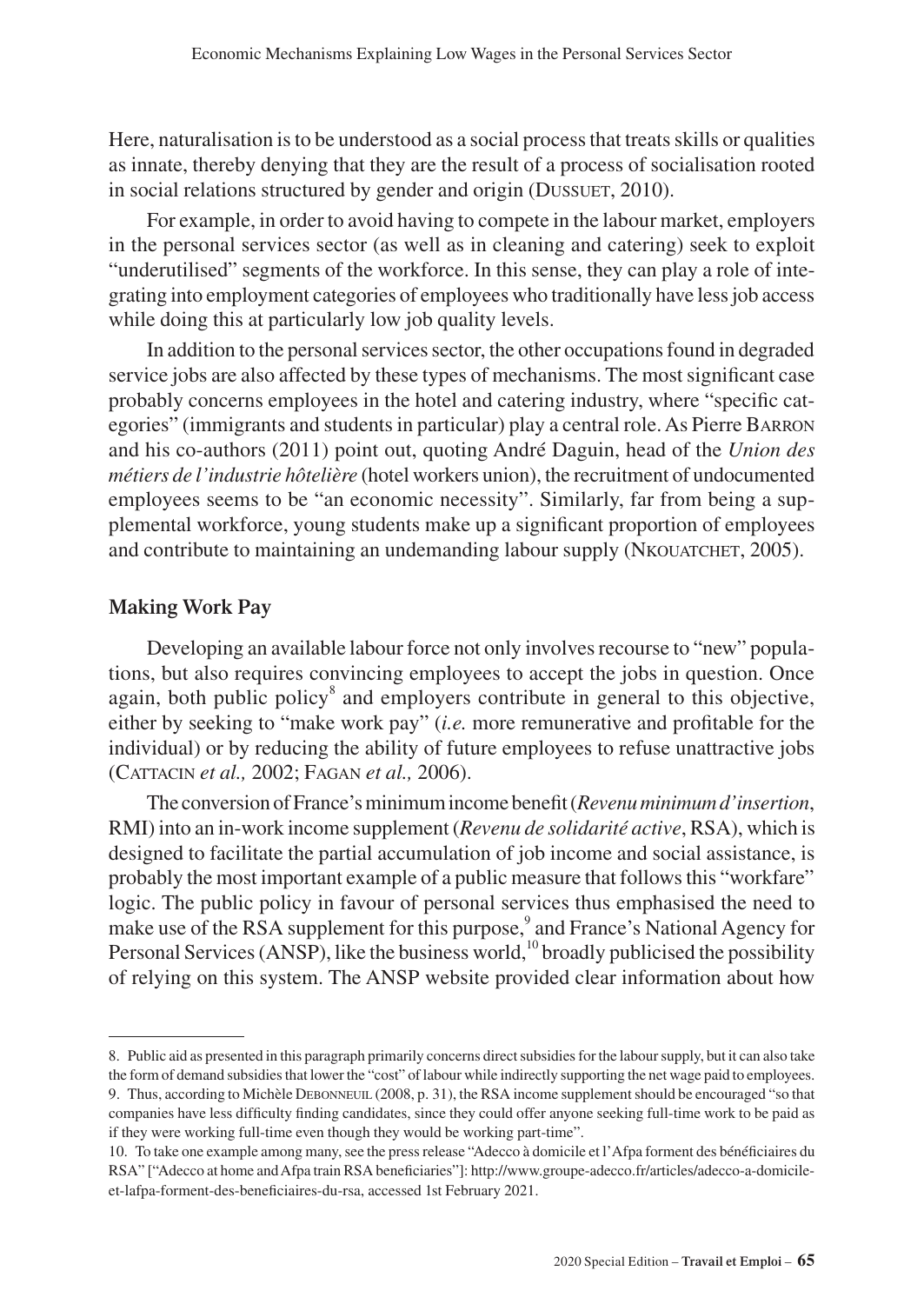employees could benefit from the  $RSA^{11}$  and ended with the slogan "That's what the RSA is for!". The agency also had an information brochure on the RSA supplement sent out to all employees being paid with universal service employment vouchers (*Chèques emploi service universel*, CESU).

Measures aimed at encouraging a so-called "reasonable" job offer or seeking to make social assistance conditional on a "job" offer are extending this logic in France and more generally throughout Europe. Unskilled jobs in fields akin to personal services thus constitute a large contingent of Germany's mini-jobs (Hipp *et al.,* 2015). Similarly, the numerous subsidies and social and tax exemptions enjoyed by low-skilled jobs and, even more so, the personal services sector, are enhancing the possibility of paying for work that is considered not to be worth what it costs (*i.e.* where perceived productivity is considered to be lower than the wage paid) ( $D$ EVETTER, Jany-Catrice, 2010).

At the employer level, this logic involves recruitment strategies that specifically target "low employability" employees in other segments of the labour market. For example, one employer (DEVETTER, ROUSSEAU, 2009) insisted in 2008 on recruitment criteria that would avoid an excessive turnover rate: "Young girls don't come to us to stay. It's a temporary job. But for 40-year-old women, they don't see themselves doing anything else."

The fact that employees have gone through a "difficult period" may also be an important criterion:

"We're in a disaster area for textiles. There are a lot of people who come from this sector, who are between 35 and 50 years old. It's where we have the easiest time recruiting because they are professional and have respect for the customer and respect for the employer that is more extensive than younger people do."

(Company head, 2008 [Devetter, Rousseau, 2009])

These selection methods may explain the apparent paradox between the very low employability of employees according to traditional criteria (qualifications, mobility, etc.) and how easy it is for them to get hired: it is precisely these usually negative criteria that are sought here by some employers (DEVETTER, ROUSSEAU, 2009). Employers thus sometimes explain that they distinguish between "vehicled" and "non-vehicled" employees and, if concretely possible, favour the latter. The sometimes negative impact of holding the DEAVS diploma described in the previous section indirectly stems from this same process of indifferentiation that nourishes an abundant supply. Thus, the low employability of female employees is to be understood not as leading to difficulties in being hired, but as characteristics in terms of low geographical and professional mobility in particular which lead to degraded positions on the labour market.

<sup>11.</sup> The ANSP page, "Bénéficiez du RSA!" ["Benefit from the RSA!"]: [https://archives.entreprises.gouv.fr/2013/www.](https://archives.entreprises.gouv.fr/2013/www.servicesalapersonne.gouv.fr/beneficiez-du-rsa-pour-ameliorer-votre-quotidien-(12164)d41d.html) [servicesalapersonne.gouv.fr/beneficiez-du-rsa-pour-ameliorer-votre-quotidien-\(12164\)d41d.html](https://archives.entreprises.gouv.fr/2013/www.servicesalapersonne.gouv.fr/beneficiez-du-rsa-pour-ameliorer-votre-quotidien-(12164)d41d.html), formerly online, accessed 5 December 2018.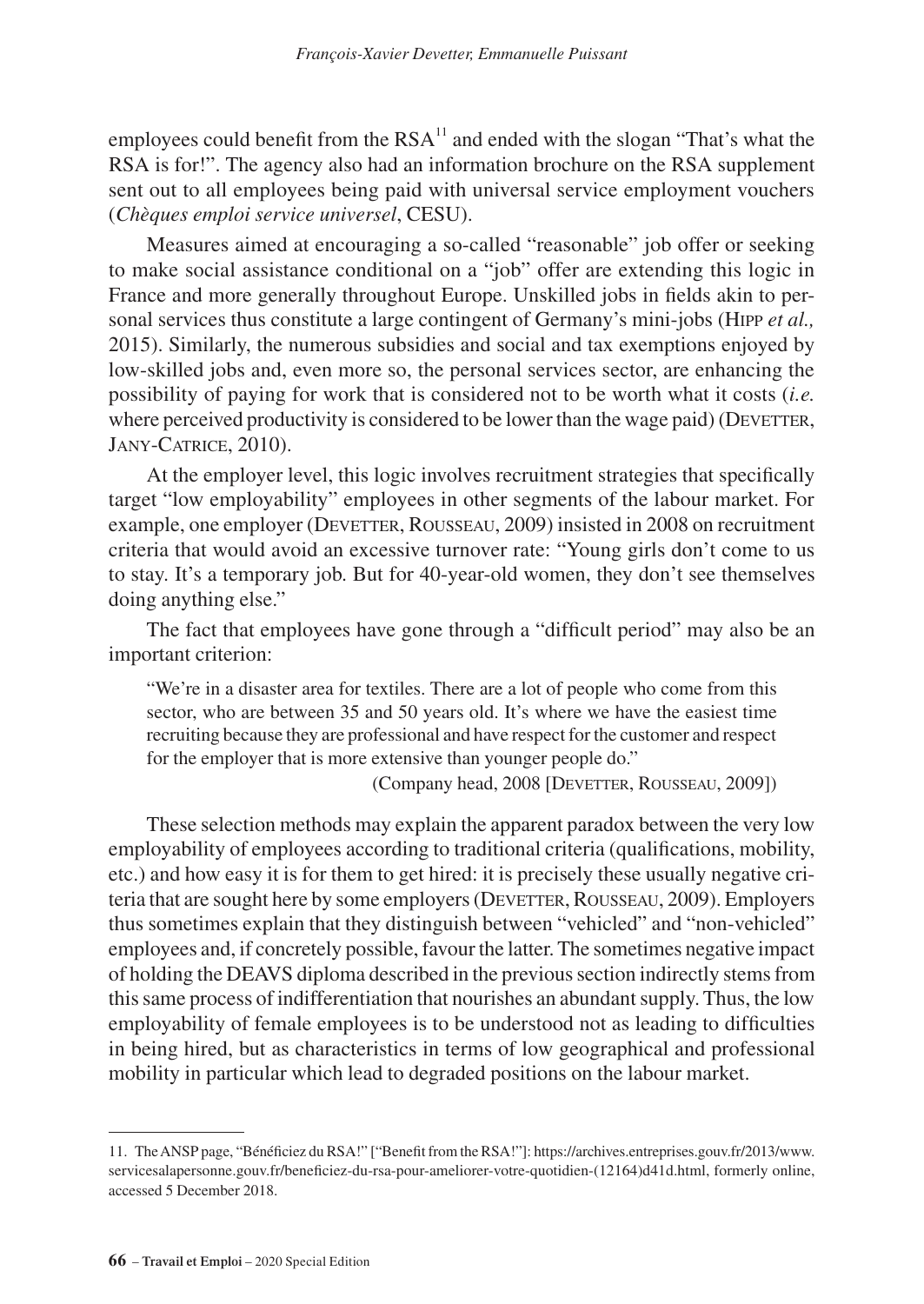Outside the field of personal services, the use of subsidised contracts can also exemplify this strategy, which is aimed at both making work pay (by supplementing the salary with social assistance) and making it difficult to refuse, as jobs are offered by the social services. The case of local authority agents (including, since 2005, those in schools) is emblematic. In the context of producing monographs covering nineteen secondary schools (DEVETTER, STEINAUER, 2017), it turned out that the additional manpower provided by employees on subsidised contracts was not at all an extra cost but rather a means of supplementing teams that were clearly inadequate. According to the *Working Conditions* survey, subsidised jobs represent more than 12% of service positions in schools (profession 525A).

### **Segmentation and Division of Labour**

Finally, a third mechanism can block or reverse the process of constructing a path to professionalisation and higher pay: the maintenance of a division of labour that hinders the possibilities of forming a homogeneous work collective and limits the impact of trade union demands. Two processes involved in the division of labour can be identified here: the recourse to a wide variety of types of employers and statuses (to perform the same job) or competition between different jobs (to perform the same tasks), on the one hand, and measures that make it difficult to structure a work collective, on the other. Yet again, each of these two processes is backed up by public policy and by HR policies developed by employers.

### **Competition between Different Types of Employers, Professions, and Collective Agreements**

Of the ten occupations at the bottom of the wage hierarchy, almost all are subject to multiple modes of organisation, which put different types of employers in competition with each other: the coexistence of national guidelines and national collective agreements (NCAs) or specific forms of employment ("extra" and very short fixed-term contracts in the restaurant industry, outsourcing and subcontracting in the hotel and cleaning industries, etc.). The coexistence of public bodies, associations and private firms, or even direct employment by an individual employer to organise comparable work does not occur very frequently from a general point of view, but it is common for domestic workers, home helps, childcare assistants, and cleaning personnel. Likewise, several of these occupations are among those most exposed to the growth of subcontracting. Female cleaners and chambermaids are particularly exposed to outsourcing: 60% of female cleaners work in the cleaning sector, while the others are employed by companies that keep their cleaning staff in-house but come from different economic branches. However, the use of subcontracting is leading to a net deterioration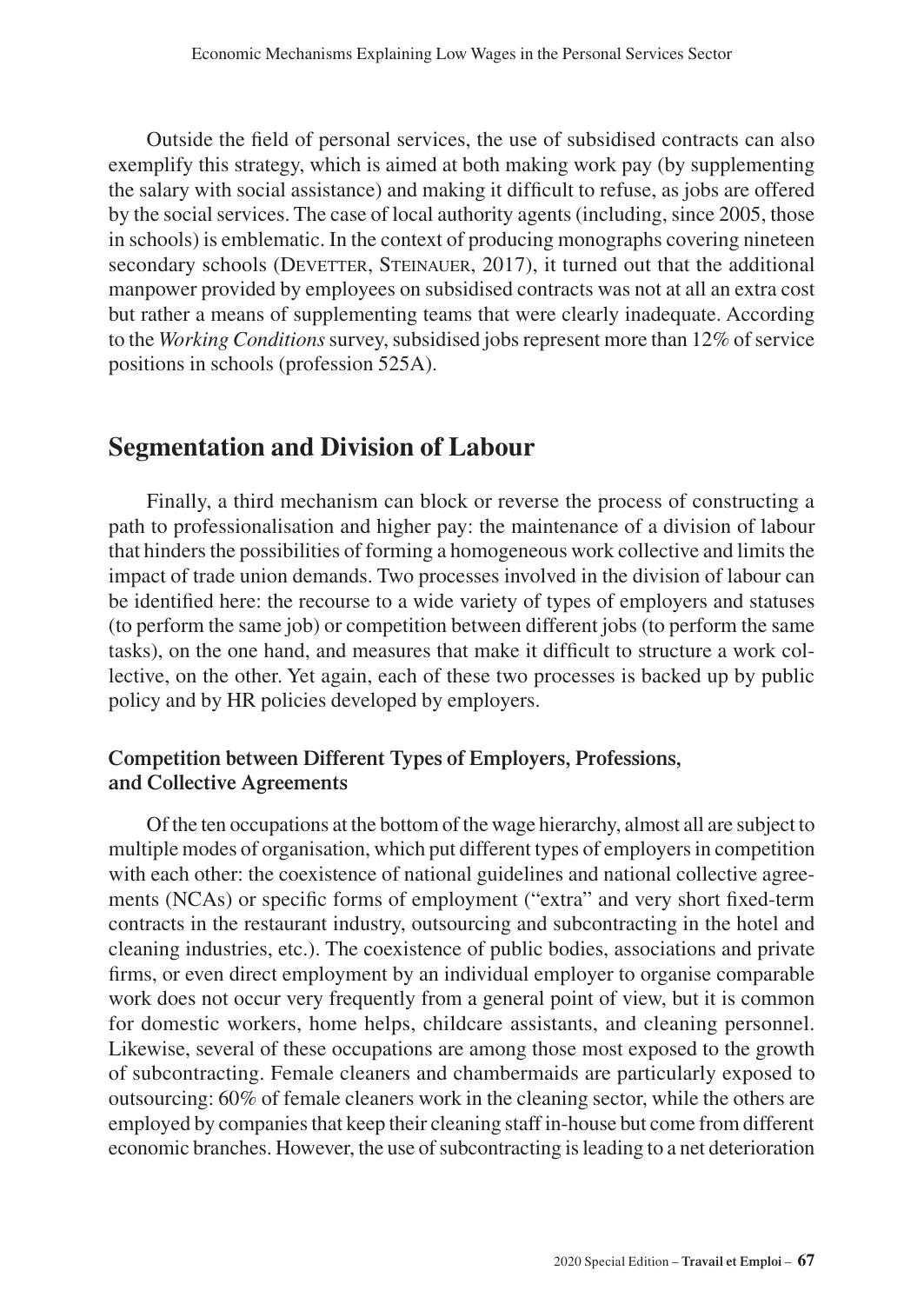in job conditions for employees, both in France (ABASABANYE *et al.*, 2016; DEVETTER, STEINAUER, 2018) and abroad (HOLLEY, RAINNIE, 2012; GRIMSHAW et al., 2014).

The personal services sector is emblematic of this fragmentation between different types of employers and job terms and conditions, a fragmentation that leads to great heterogeneity in the applicable rules (particularly those stemming from NCAs). Far from seeking to unify the sector, public policy has promoted the diversification of these employment arrangements since the 1980s, from the very first incentives for the development of direct employment. Then incentives in favour of lucrative businesses were strengthened in the 1990s, but with a clear acceleration in 2005 with France's personal services development plan. This accentuated competition between types of employers, with differences in their status having strong repercussions in terms of working and employment conditions (LEFEBVRE, 2012; DEVETTER *et al.*, 2017).

The fostering of competition between different types of employers is also due to their own actions, whether at the level of the branches or the enterprises themselves. The plurality of collective bargaining agreements, $12$  which is characteristic of the home help industry, is a determining factor in price competition between different types of employers and service providers. It also contributes to fragmentation and to weakening the representation of the personnel, especially as the trade union leaders struggle to standardise their methods of representation: the negotiators for the different branches usually belong to separate unions ("social health care"<sup>13</sup> for the home help branch and "commercial services"14 for for-profit personal services firms). Strengthening competition is also part of the strategy of the enterprises themselves, through the multiplication of agencies or employing units, which makes it possible, consciously or not, to circumvent the thresholds for staff representation and to optimise certain tax schemes (PERRAUDIN *et al.*, 2006). The use of franchising by for-profit firms and the splintering of associations into small local structures are blatant examples of this. Another example of an employer strategy that exacerbates competition between these different types of services is the use of two systems of employment: service provision and contracting (diagram). The service providers are collective organisations that can have different statuses (public or private, for-profit or not-for-profit): they employ home helps, pay them and determine their schedules, etc. The employees work in the homes of users who finance a help service, but do not employ them or pay them directly. In this case, the employees are subject to the collective agreement corresponding to the status of their employer (the 2013 NCA for a for-profit personal service provider, or the 2010 NCA for a service provider association). However, many of these organisations are developing a so-called intermediary service within their organisation, alongside their service provider activity. In this case, the provider does not employ the employees: it

<sup>12.</sup> Coverage by a collective agreement depends on the legal status of the employer and not on the activities performed.

<sup>13.</sup> This is more specifically the *Fédération des organismes sociaux* for the CGT trade union (*Confédération générale du travail*) and the *Fédération « santé sociaux »* for the CFDT trade union *(Confédération française démocratique du travail*).

<sup>14.</sup> This is the *Fédération du commerce* for the CGT and the *Fédération des services* for the CFDT.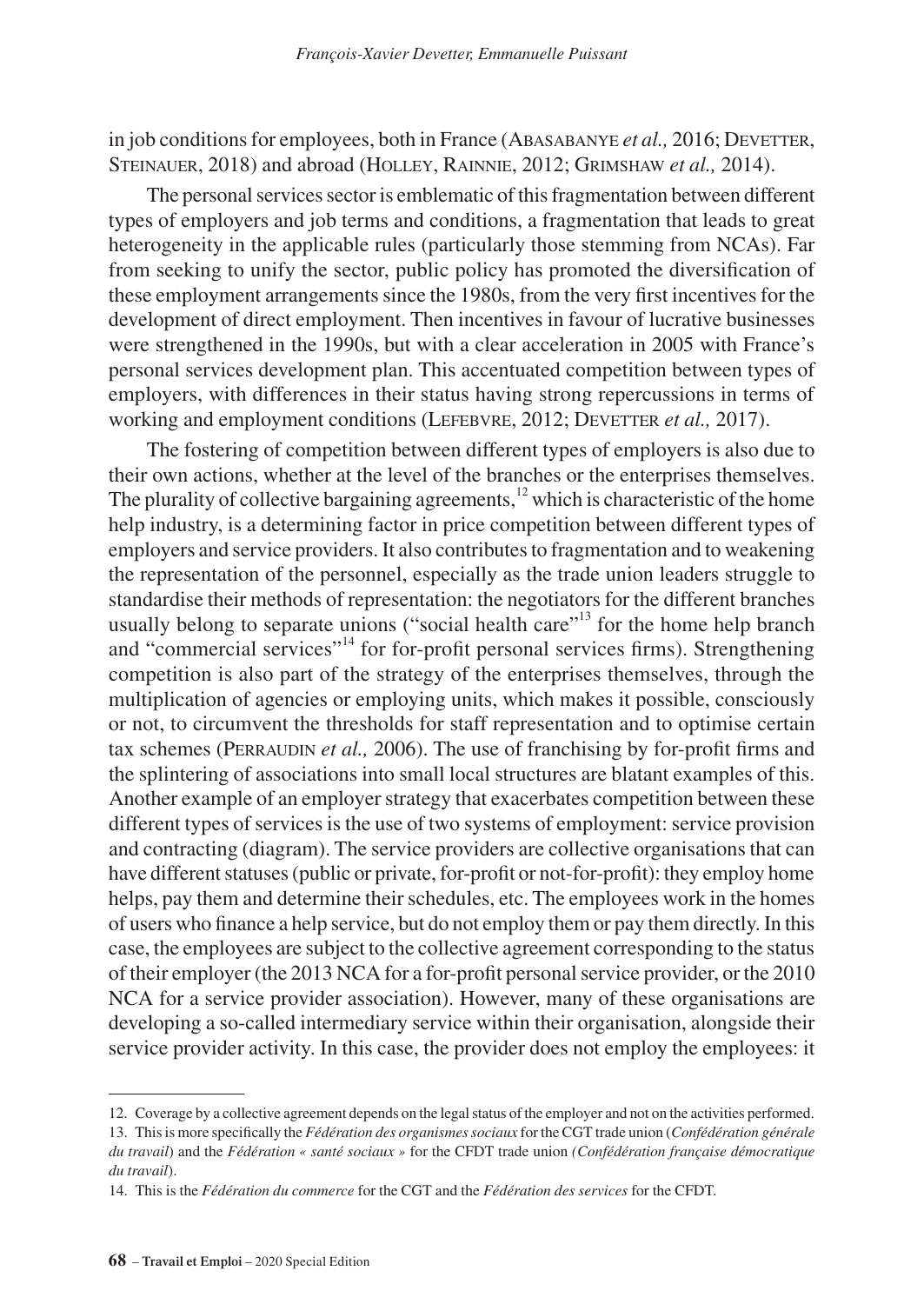is the users who directly employ and pay them, mainly in the form of the CESU credit vouchers. The employees are therefore subject to the collective agreement governing the individual employer. The intermediary organisation is paid by the users only to help them with the administrative management of employment (drawing up pay slips, holidays, sick leave, etc.) and in the planning of schedules in the event of absence, for example, to provide a temporary replacement. Often in the course of a single day employees will be required to work under several collective agreements, sometimes with the very same users.





*Source*: Authors.

This situation is a major obstacle to trade union representation, as attested by an excerpt from an interview conducted in 2012 with the leader of the Rhône-Alpes regional CGT trade union for "home help" (LAMOTTE, PUISSANT, 2013):

"Personal services are a real trade union challenge! Unions need to talk to each other, girls don't necessarily see themselves involved in social action [*sic*]*,* but more in health care. And the associations are often so small, the girls are isolated. We're considering the creation of an economic and social union, so that employers are obliged to group together, and we can then create unions in the associations. We are also thinking about creating local unions for all the home helps who would like to join a union. Trade unionism must evolve to respond to these changes, and to allow these girls to join a union and defend themselves, but it's not easy."

Competition between types of employers may be reinforced by a division between occupations originally conceived as distinct. Thus, historically, it is the activities furthest removed from household chores, carried out by home helps, that have been recognised as requiring special skills. The first diploma in the sector dates back to the 1950s, and concerned home help to families involving so-called educational activities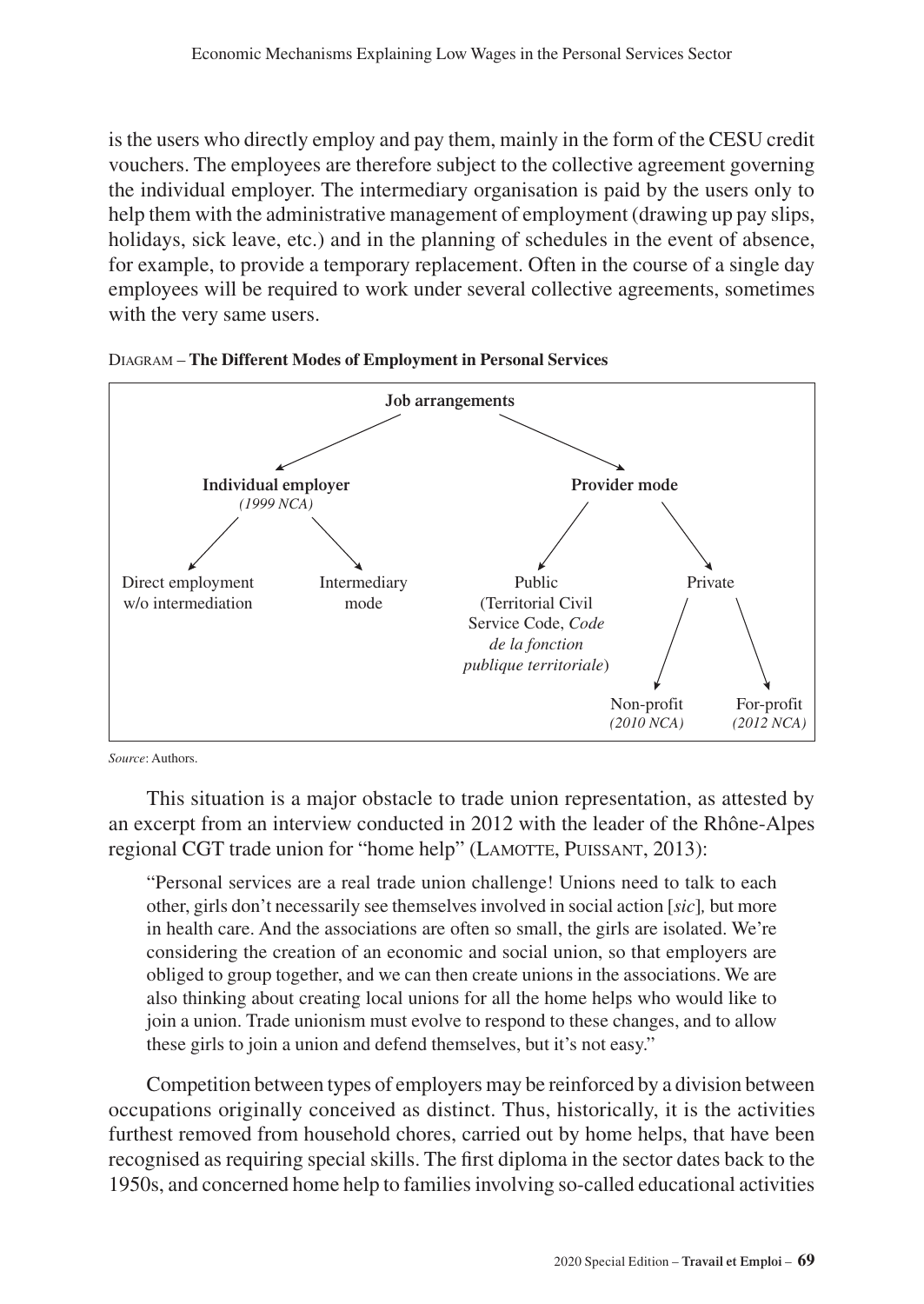with children. Recognition came later for services for the elderly (1990s) and was for work involving "assistance with activities of daily living" (branch agreement of 29 March 2002 on job classifications), *i.e.* assistance to the person and not to the home (assistance with mobility, washing, meals, etc.). Professional recognition thus operates in a fragmented way: recognising the work and skills of certain people (personal assistance, *i.e.* help with educational activities with children, and help with so-called activities of daily living, according to the terms used in the collective agreement of the home help branch, *i.e.* help with washing, mobility, meals, etc., for elderly or disabled people) amounts implicitly to not recognising the work of others (Arborio, 2012). Professional recognition takes place through the objectification of only those tasks that fall within the scope of social and medico-social action standards (which concern personal assistance). Thus, for employees who do not perform this type of task for individuals, but who mainly perform tasks of assistance with maintaining the home (help with housekeeping, ironing), the levers for professional recognition do not exist. This division is based on the idea that carrying out activities, even mainly housework, for vulnerable groups does not require any particular professional skills, since no diploma exists in this area. It is not difficult to imagine another process, focusing on the users: intervening with fragile users requires specific professional skills and therefore qualifications, since household tasks are first and foremost supports for a more complex relationship and not an end in themselves (Jany-Catrice, 2010). This tension can be found in the representation of occupations in the following interview excerpt:

"Often people's families take us for cleaning ladies. The people we're helping know and see that we are more, that we are there for them, and not simply for housekeeping. But it's not the same thing with the families. They're not present often, and think of us as cleaning ladies. But we are there for their parents, so when they're depressed, it's us they talk to. Sometimes the grannies even prefer to talk to me than to their daughters, they feel freer, I don't know… "

(Home help, 2012 [LAMOTTE, POWERFUL, 2013])

This division of professional recognition may be reinforced by the organisation of work in certain entities; in this case, this generates strong competition between employees. The fact that skills are recognised and formalised in the context of a diploma, while this diploma is not a barrier to entry into the sector, has led to differentiated qualifications for home helps.15 Today the only way to make the transition to the skilled category is no longer through seniority, but by earning a State diploma. Although the DEAVS diploma is available for the validation of acquired experience (it was the first diploma, in 2002, to be available under the VAE programme), we have

<sup>15.</sup> The 2012 collective agreement for the home help branch (private non-profit sector) picks up from the branch agreement of 29 March 2002, which defined four categories of home helps: 1) A: home help, no qualification, 2) B: home help, in the process of validation of prior learning or a technical diploma (*Brevet d'études professionnelles*, BEP *- Brevet de technicien supérieur*, BTS), 3) C: homecare assistant: holder of the State diploma of a homecare assistant – which no longer exists since 1 January 2016, and 4) D: technical agent for social and family intervention for assistance to children in families in difficulty.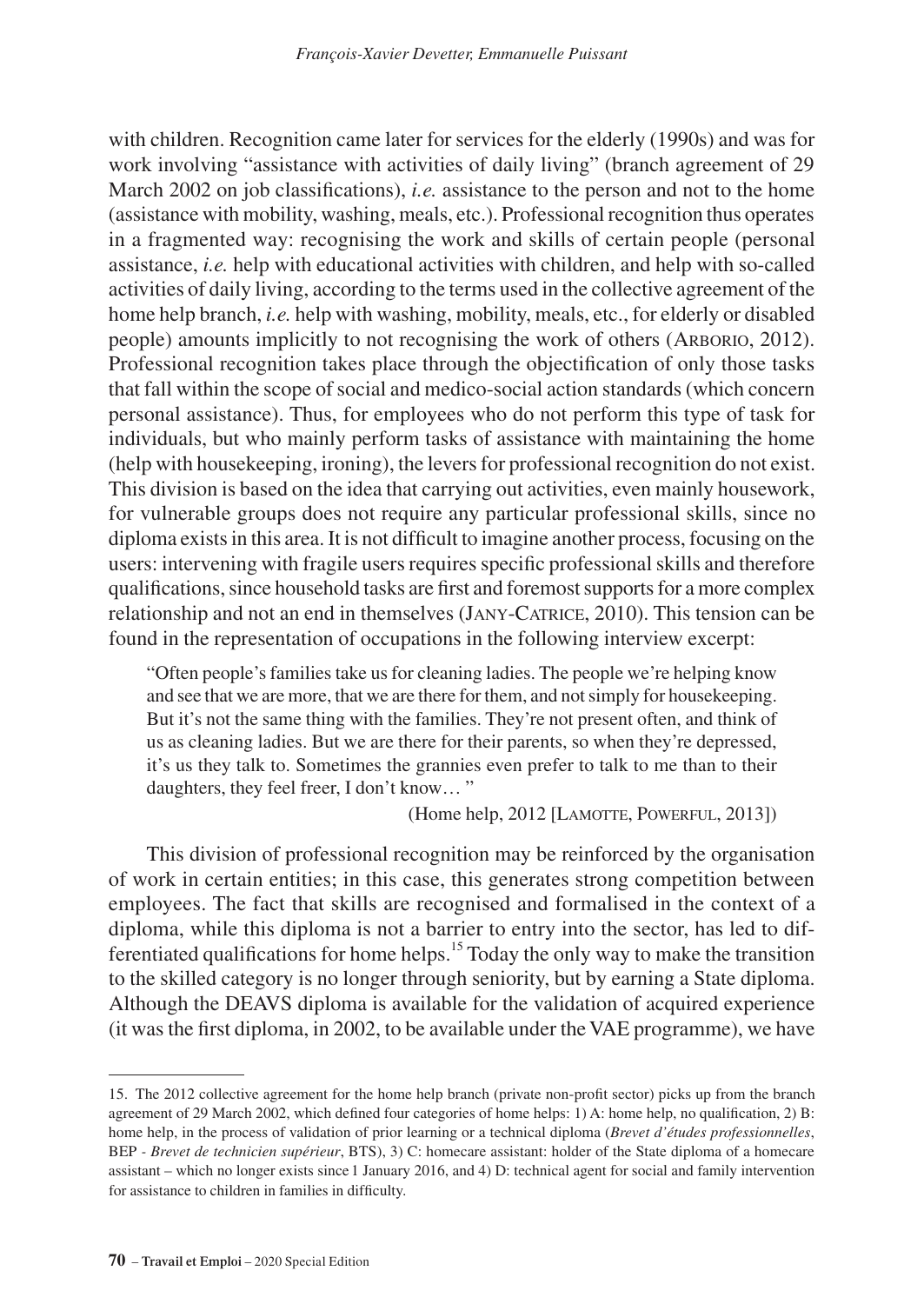shown in previous work (PUISSANT, 2010) that in a sector made up of women who have often had a complicated relationship with school and studies, the fact of committing to a VAE approach proves to be problematic for many. Formalising a professional practice can be a difficult exercise for many home helps, which explains why a large proportion of them self-censor by refusing to engage in a VAE process, or by not validating all the modules. Thus, a home help with more than twenty years of seniority, but without an official qualification, will be in category A – unqualified. Some employees sometimes speak of "betrayal", interpreting this categorisation as a way of not recognising the work they have been doing for a long time, and for which they have sometimes taken training modules.

"I've been doing this job for more than fifteen years. I know that I know my job, I'm not going to go get a diploma. They're not the ones who are going to decide whether I know my job. All they have to do is go and see the people I'm going to, they're happy. I know that I know my job. And when the girls graduate, they feel they've moved up, they don't want to empty the rubbish bins anymore! As if it was me who had to empty the rubbish bins every time!"

(Home help, 2016 [DEVETTER *et al.*, 2016])

The resentment is all the more acute as the categorisation of home helps does not lead to concrete differences in the work that each of them does. In fact, employers lack qualified workers to accompany ageing and the increasing incidences of disability: unqualified employees therefore continue to work in the homes of dependent users, as shown in the following extract.

"On weekends, we intervene only in the homes of people who are very dependent. So, if I'm only supposed to do housework, why do I work all the time on weekends? So now they don't mind that I don't have a diploma and that I'm paid the minimum wage to help with their toilet!"

(Home help, 2016 [Devetter *et al.,* 2016])

This kind of slippage in tasks and competition between professions sharing a workspace is not specific to personal services, and comparable phenomena can be observed in social and medico-social housing (NIRELLO, 2015), and even in hospitals (Arborio, 2012).

These forms of fragmentation are also increasingly found in public services, such as maintenance jobs in secondary schools. An analysis of the organisation of maintenance work in nineteen secondary schools in a *département* that is experimenting with the use of subcontracted staff (DEVETTER, STEINAUER, 2017), highlights the fact that in these establishments the cleaning activities are carried out by employees with four different statuses: the most stable are civil servants in the local civil service; next come contract workers hired for periods of ten-and-a-half months; then employees on subsidised contracts; and finally cleaning staff employed by a service provider. These four forms of employment are assigned to broadly comparable tasks, although the personnel concerned have neither the same resources (training, experience, occupational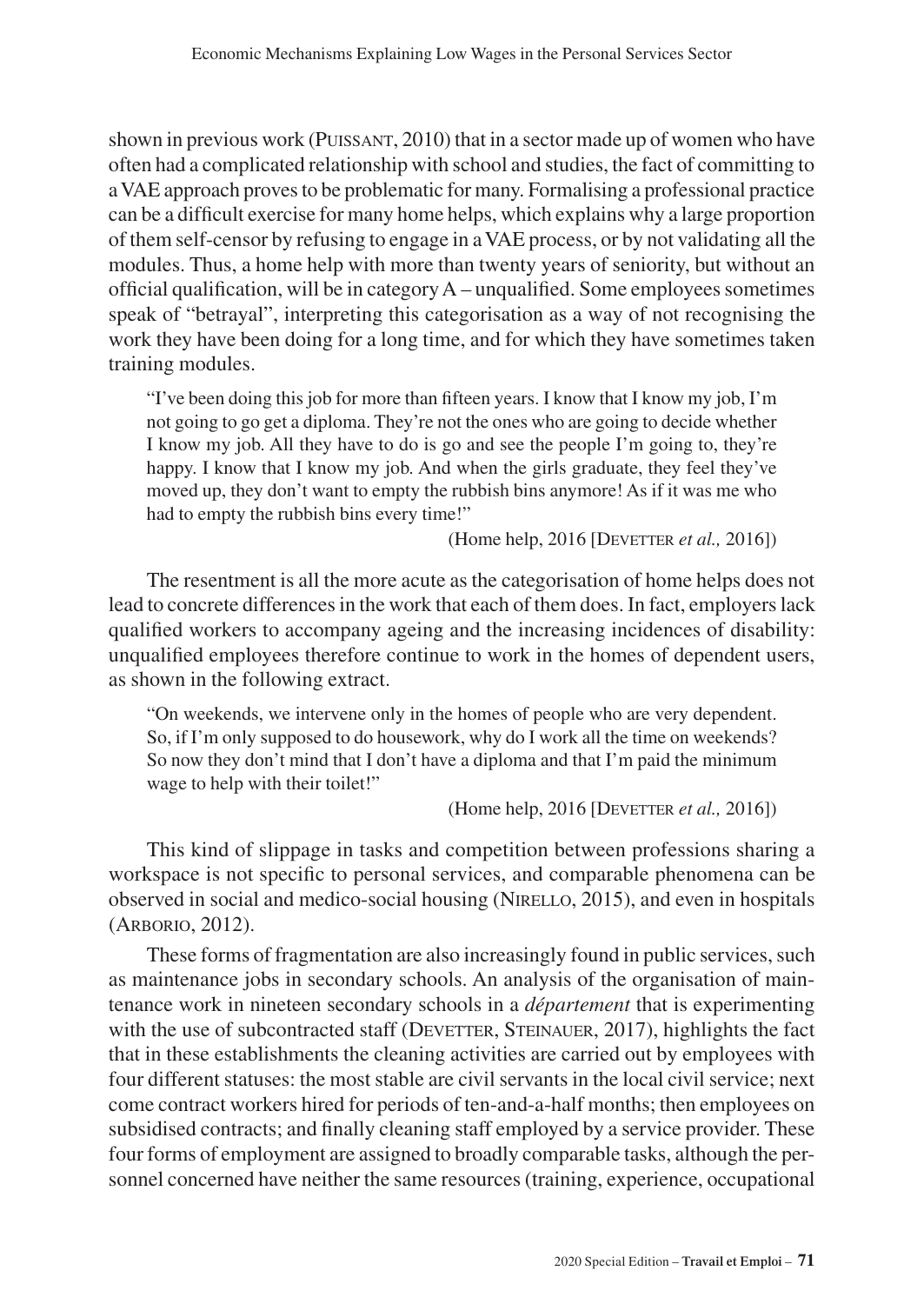integration, equipment, etc.) nor the same job conditions and wages. Monthly pay can thus vary by as much as twice, depending on the employee status (with pay scales that are more or less advantageous), but above all depending on the working time allocated to clean a given area (from forty-one hours to twenty hours per week for equivalent areas). This example shows that the existence of a plurality of statuses for carrying out the same activity (dividing and weakening the employees' negotiating capacities) is not specific to personal services alone.

The people in these service professions thus share the characteristic that they are divided between a wide variety of statuses and occupations, yet are called on to perform the same tasks and fulfil the same missions.

### **The Weakening of Work Collectives**

In addition to this "statutory" division, the organisation of work is often fragmented, which tends to isolate employees and block the emergence of work collectives. This situation is mainly found at the level of employment agencies, but also arises because of unfavourable public regulations.

Indeed, the low-skilled service professions have been significantly influenced by the flexibilisation policies that have been implemented over the last twenty years: the facilitation of part-time work, the development of flexi-time, the increase in selfemployment, etc. These measures are not aimed specifically at low-skilled service jobs, but they have been particularly widespread in this type of employment: for example, there are significant numbers of self-employed entrepreneurs in personal services (Thiérus, 2014), the cleaning sector (Denis, 2018), and delivery services.

In personal services, the characteristics of the activity and the fact that it takes place in the home of the beneficiaries "naturally" tend to isolate the women workers. However, forms of organisation that counteract this isolation, such as the triangular model – user/employee/association – invented within the associative framework (Puissant, 2010), have made it possible to create collective work spaces, which are essential for the constitution of a professional group (ARTOIS, 2015). However, this triangular organisation (where an employer structure is inserted between the user and the employee) has been increasingly challenged since the 1990s, and especially since the early 2000s. Public policy has strongly encouraged this challenge, first through incentives in favour of direct employment, and then by favouring for-profit "service providers" whose sole role is to arrange the employment relationship (with the employer's function reduced to the legal dimension alone). The creation of a personal services market in 2005 further weakened the service provider mode, by encouraging competition and putting pressure on costs. Although the Borloo plan initially encouraged the rapid growth of for-profit service providers through various tax and social security exemptions, this momentum was then curbed. A study by a consulting firm warned as early as 2010 about the closure of private for-profit companies which,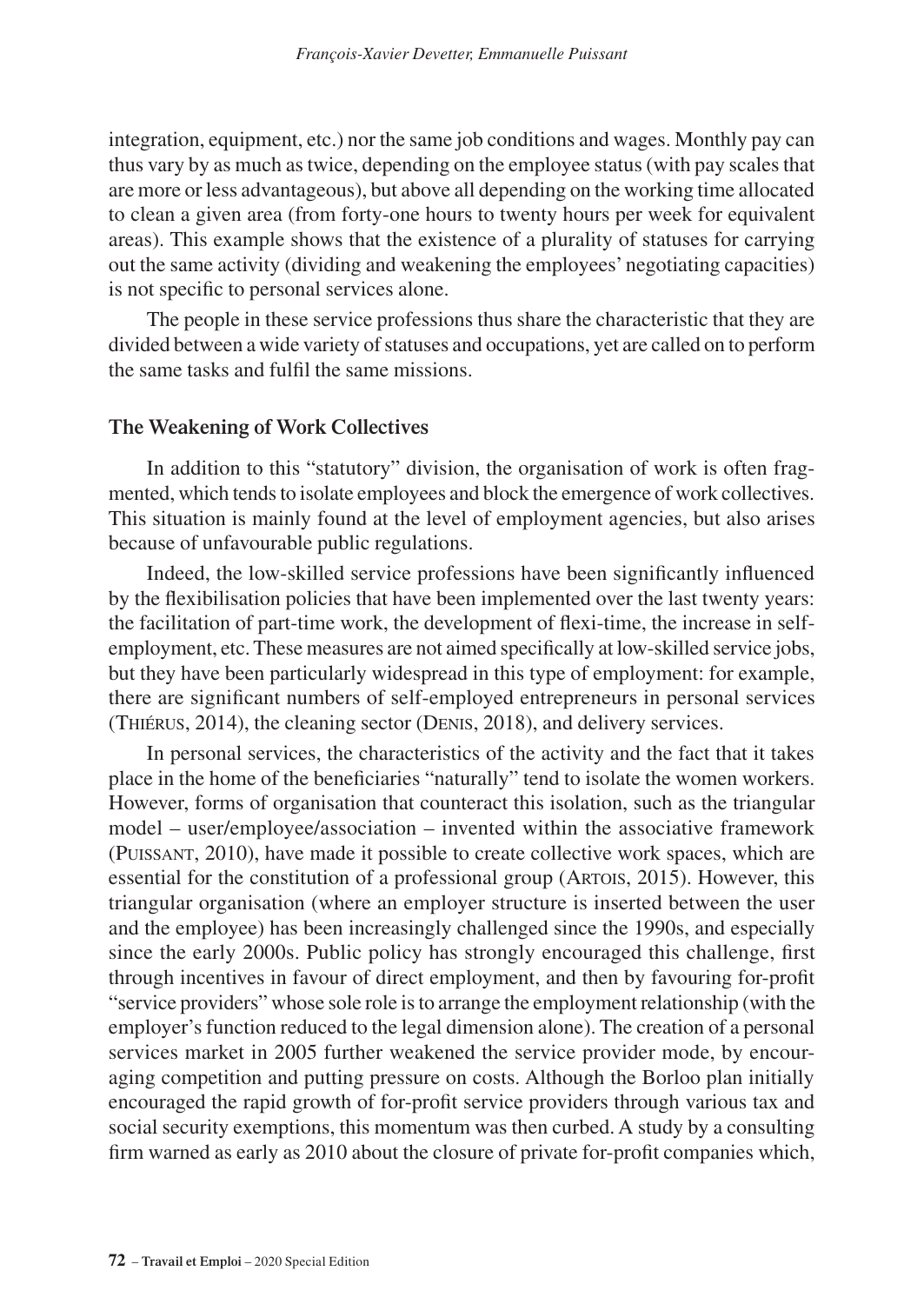without major exemptions, were running large losses as soon as they set up outside the major metropolises (Belze, 2011).

Several studies (Vatan, 2014; LeRoy, Puissant, 2016) have since drawn attention to the fact that the reference economic model implicitly followed by the public authorities (or *départemental* councils for the care of the elderly), particularly in terms of pricing, corresponded to the situation of direct employment. Several *départemental* councils thus use the "productive" working time indicator to establish their rates and the working time they are prepared to finance out of public funds. However, this socalled productive time does not take into account working time spent outside the home, even when it is part of the service provided there (PUISSANT, 2010; LEFEBVRE, 2012; DUSSUET, 2013). As a result, the total time that constitutes one of the specific features of the service provider model tends to be sharply reduced, and is no longer funded. A collective system, with positions for coordination and middle management, training time, meeting time, the right of expression, etc., is inevitably more costly than direct employment, where only activities that take place in people's private homes are taken into account. This competition is increasingly encouraging local authorities to include in the hourly rates they set with the agencies only so-called "productive" hours (*i.e.* the hours of intervention in the home, which represent around 80% of the overall volume of work in the service provider entities; Aube-Martin *et al.,* 2010)*.*

These developments are affecting HR policies and the organisation of work: the rationalisation observed since the mid-2000s in the associations is accelerating and spreading to the entire service provider mode. This can be seen first of all in the tendency to question "usages" in the agencies, *i.e.* the gains resulting from local negotiations, which represent informal improvements to what is provided for in the collective bargaining agreements and branch agreements (break times, recognition of travel time exceeding a quarter of an hour, recovery days, end-of-year bonuses, etc.). This then translates into the calling into question of collective work spaces: the reduction of coordination positions (their number and prerogatives), of time for exchanges with colleagues, and of collective working time. Finally, this is being accompanied by the generalisation of control tools, such as remote management, which contribute to increasing work rates and de-skilling work:

"With remote supervision, our capacity for judgment is no longer recognised! While we used to think that we might need to stay fifteen minutes longer than we were supposed to in a person's home, well, now we can't, we're controlled!"

(Home help, 2016 [DEVETTER *et al.*, 2016])

These strategies are sometimes found very explicitly in HR policies, which aim to maintain the isolation of employees more or less deliberately:

"No gatherings. I'm all for keeping them separate. This is the voice of experience speaking, about everything to do with labour unions, works councils, and all that. The more people are separated, the less they talk, the less they criticise the boss or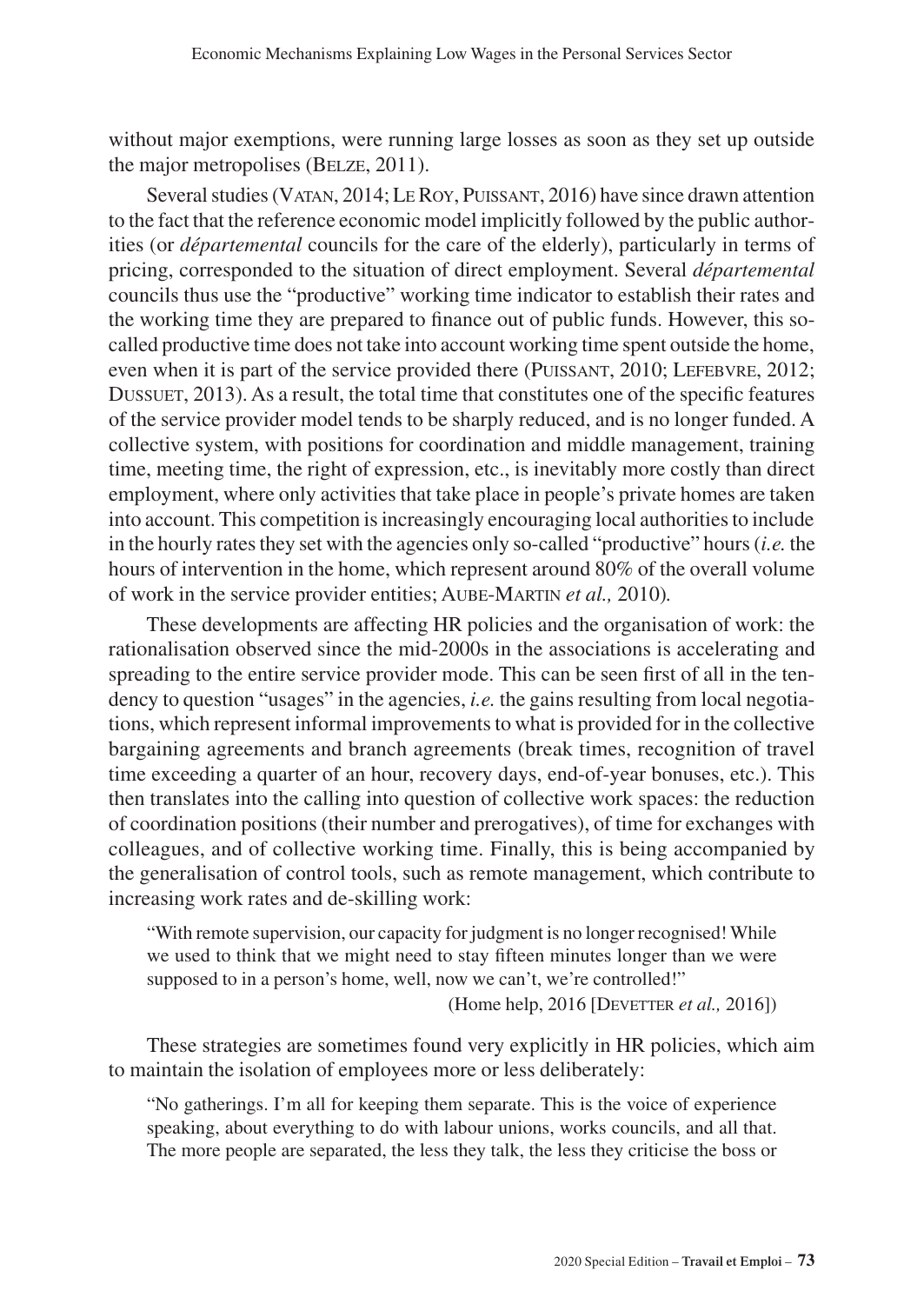management. I continue to make sure that they are split up and come together as little as possible."

(Company head, 2008 [Devetter, Rousseau, 2009])

Once again, these mechanisms, summarised in Table 2, can be seen, beyond personal services, in most degraded service jobs. We have already mentioned the case of multi-skilled maintenance workers, who are divided among several statuses (DEVETTER, STEINAUER, 2017). These workers are also often the subject of work organisation measures designed to avoid the emergence of work collectives: in the context of outsourcing their activity, the *départemental* council explicitly requires separate premises (for breaks and storing equipment) for private and public sector employees; the organisation of this subcontracting deliberately establishes two distinct categories of personnel, who are invited to think of themselves as being opposed to each other, with a clearly defined "them" and "us".

|                                     | Mechanisms of non-recognition                               |                                                                                                                        | Level of decision and implementation                                                                                |
|-------------------------------------|-------------------------------------------------------------|------------------------------------------------------------------------------------------------------------------------|---------------------------------------------------------------------------------------------------------------------|
|                                     | of qualifications                                           | <b>Public Policy</b>                                                                                                   | <b>Human Resources Policies</b>                                                                                     |
|                                     | Naturalisation of skills and<br>absence of "entry barriers" | Late and ambivalent<br>recognition of qualifications                                                                   | Recruitment criteria outside the<br>professional sphere and non-<br>degree courses                                  |
| Denial of the<br>qualities used     | Euphemisation of hardships                                  | Difficulty in taking into<br>account hardships; restrictive<br>calculation of pricing; absence<br>of prevention policy | Relativisation of the issue of<br>working conditions; restrictive<br>calculation of working time                    |
| <b>Construction</b>                 | Putting "mothers",<br>immigrant women, to work              | Specific guidance by<br>employment intermediaries                                                                      | Employment of "moms";<br>use of "ethnic" networks                                                                   |
| of excess<br>supply                 | Making underpaid work<br>acceptable                         | RSA and PPE (Prime pour<br>l'emploi) income supplement<br>benefits; workfare: "making<br>work pay"                     | Selection of "unemployables"<br>or temporary employees                                                              |
|                                     | Competition between<br>employers                            | Encouragement of a plurality<br>of employers and wage<br>conditions                                                    | Plurality of collective bargaining<br>agreements; multiplication of<br>agencies; use of intermediary<br>agencies    |
| <b>Division of the</b><br>workforce | Competition between<br>"professions"                        | Division of professional<br>recognitions                                                                               | Work organisation that<br>exacerbates day-to-day<br>competition between skilled<br>and unskilled workers            |
|                                     | Weakening of work<br>collectives                            | Direct employment;<br>competitive pressures;<br>restrictive pricing                                                    | Calling into question collective<br>time: rationalisation in the<br>organisation of work; increases<br>in work pace |

|                       | TABLE 2 – Synthesis of the Mechanisms of Non-Recognition of Qualifications |
|-----------------------|----------------------------------------------------------------------------|
| in Home Help Services |                                                                            |

*Source*: Authors.

$$
\;\;\mathrel{\sim}\;
$$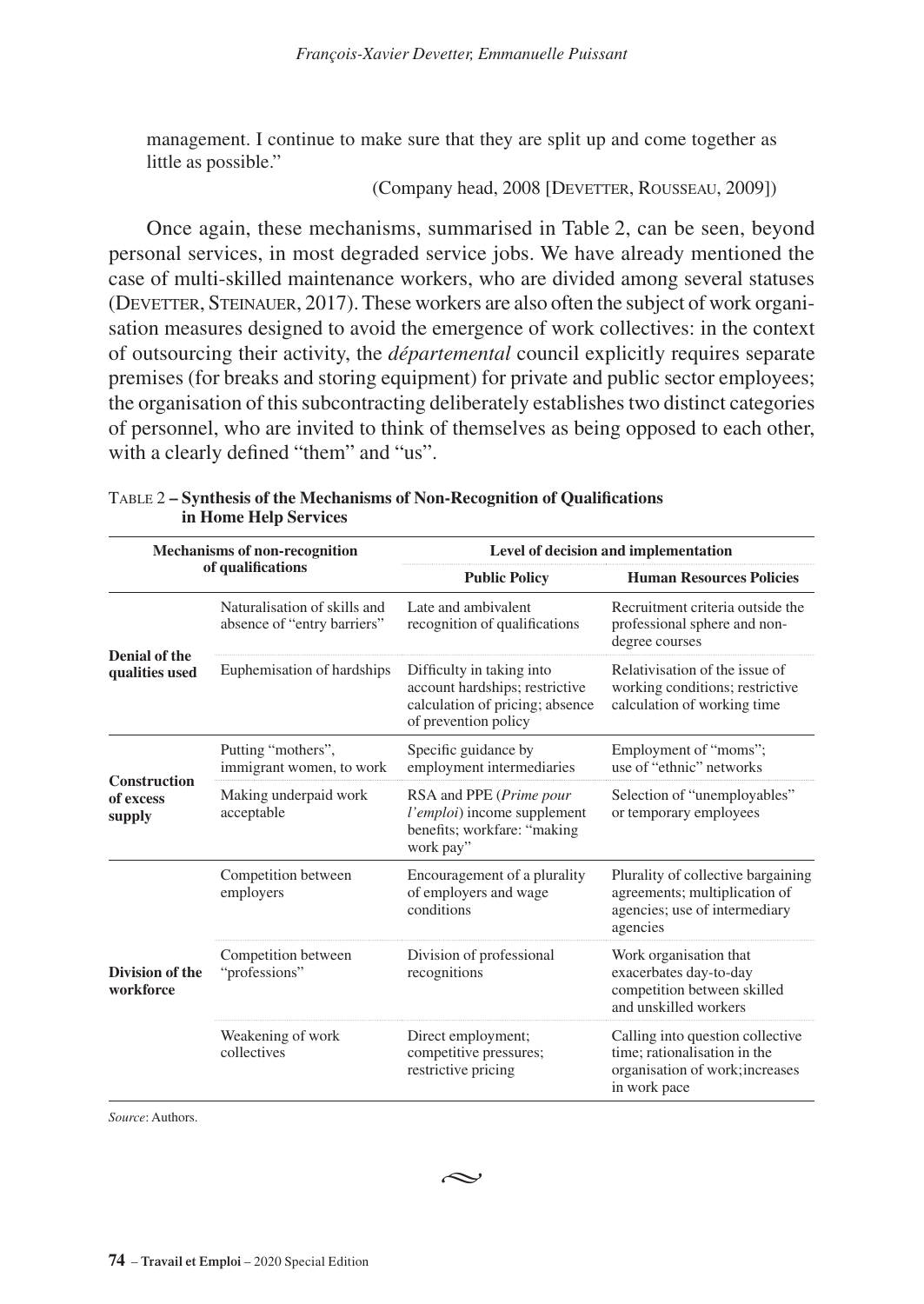While the ranks of female graduates from secondary and higher education continued to grow rapidly during the 1990s and 2000s, the trends in job qualifications have been more ambiguous: growth in highly qualified jobs (especially those with management status) but also a resumption in the creation of jobs considered as low-skilled or unskilled. Public policies aimed at reducing the cost of labour are not unrelated to this phenomenon (Gautié, Margolis, 2009; Jaehrling, Mehaut, 2013), but the role of public policy and employers' HR management strategies has gone well beyond mere economic support and has encouraged job polarisation, driven by the growth of jobs in degraded services at least as much as by the decline in industrial jobs with intermediate qualification levels.

Thus, several mutually reinforcing mechanisms have been involved in maintaining numerous service jobs in the "unskilled" categories: the denial of the qualities used and the hardships endured; the orientation of a fragile and "cheap" labour flow towards these segments; and strategies to divide the workforce that render it *de facto* impossible to take collective action or raise collective demands. Based on the analysis of these three mechanisms, which have repercussions in terms of both de-skilling and "invisibilisation", we have shown that the secondary segment of the labour market is not, as sometimes presented more or less explicitly in approaches to labour market segmentation (Doeringer, Piore, 1971; Marsden, 1999), an "unorganised" market or a form close to a market with pure and perfect competition. On the contrary, it is the result of a social and political construction.

While we have highlighted the fact that a number of mechanisms involving the non-recognition of skills and even the de-skilling of work also exist in other segments of so-called secondary employment, further progress can be made in understanding the dynamics of low-skilled or unskilled segments of service occupations. Indeed, the home help sector, and more generally the field of personal services, has a strong heuristic value for understanding the real barriers to qualification in major occupational segments in which women are over-represented. The facilitation of direct employment (and then the use of highly flexible service providers) and budgetary pressures on service provider jobs have undoubtedly contributed to a laboratory for the deregulation of the wage relationship, as is evidenced by the rapid spread of statuses that allow the expansion and diversification of work situations outside any collective work framework, particularly with regard to the development of digital employment platforms.

This development is reminiscent of the processes described and analysed in detail by radical American socio-economists in the field of industrial jobs (e.g. MARGLIN, 1974; BRAVERMAN, 1976; GORDON *et al.*, 1982). The development of certain commercial services required the creation of a social category (female and precarious), just as industrialisation in the 19th and early 20th centuries was grounded in the creation of a low-cost working class.

There are nevertheless two important differences that distinguish the current situation from the period of industrialisation in the past centuries. The first concerns the trajectory followed, both individually and collectively: the entry into the labour market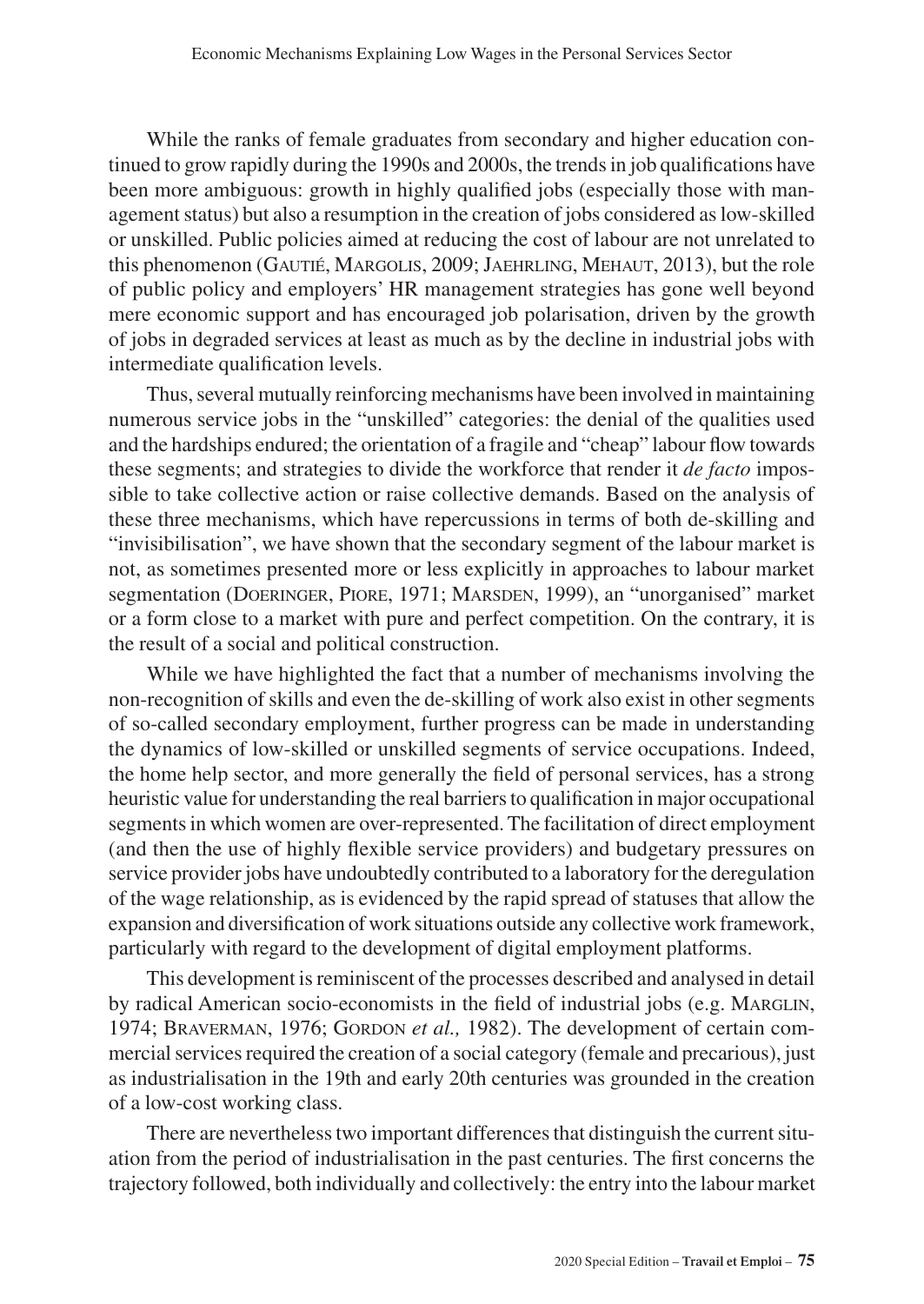of female labour, which is considered low-skilled (Daune-Richard, 2003; Dwyer, 2013), is also part of a dialectical process of a (partial) reduction of the exploitation of female labour by men within the context of patriarchal society (Delphy, 2015). Thus, just as wage labour may initially appear to be a step forward from serfdom, so the female precariat could be viewed as a first step towards the recognition of the value of women's labour. The second difference concerns the interpretation in terms of long-term obstacles to the recognition of service occupations: the activities covered by the title "unskilled employee" are generally relational and consist of social interactions where the difference between work and service is minimal, unlike in industry where the machine and the organisation of labour are important mediators between the consumer and the employee. This relational aspect has a greater impact on the quality of the result than on its "volume". It is more difficult to identify the existence of productivity gains (in the industrial sense of the term), and the meagreness of these gains "to be shared" consequently makes the conflict more bitter and reinforces the import, for those who benefit from them, of seeing to it that the quality – and therefore the skill – of the services rendered and the work performed is not recognised. The construction of a social compromise in these relational services can thus be achieved only through the growth of a "willingness to pay" expressed by consumers and even more so by the broader community.

### **References:**

Aballéa, F. (2005). « La professionnalisation inachevée des assistantes maternelles. » *Recherches et prévisions*, 80, 55-65.

Abasabanye, P., Bailly, F., and Devetter F.-X. (2016). "Does Contact Between Employees and Service Recipients Lead to Socially More Responsible Behaviours? The Case of Cleaning." *Journal of Business Ethics*, (153)3, 13-824.

Aboubadra, S., Argouarc'h, J., Bessière, S., Colin, J.-F., Jolly, C., and Lainé F. (2014). *Les Métiers en 2022. Résultats et enseignements*, Rapport du groupe Prospective des métiers et qualifications. Paris: Dares, France stratégie.

Alberola, E., Gilles, L., Tith, F. (2011). « Les services à la personne : un levier d'insertion pour les publics éloignés de l'emploi ? » *Cahier de recherche*, no 288, Crédoc.

Amossé, T., Chardon, O. (2006). « Les travailleurs non qualifiés: une nouvelle classe sociale ? » *Économie et statistique*, 393-394, 203-229.

Anderson, B. (2000). *Doing the Dirty Work? The Global Politics of Domestic Labour*. New York: Zed Books.

ARBORIO, A.-M. (2012). *Un personnel invisible. Les aides-soignantes à l'hôpital*, 2<sup>nd</sup> ed. With a preface by the author. Paris: Économica, Anthropos.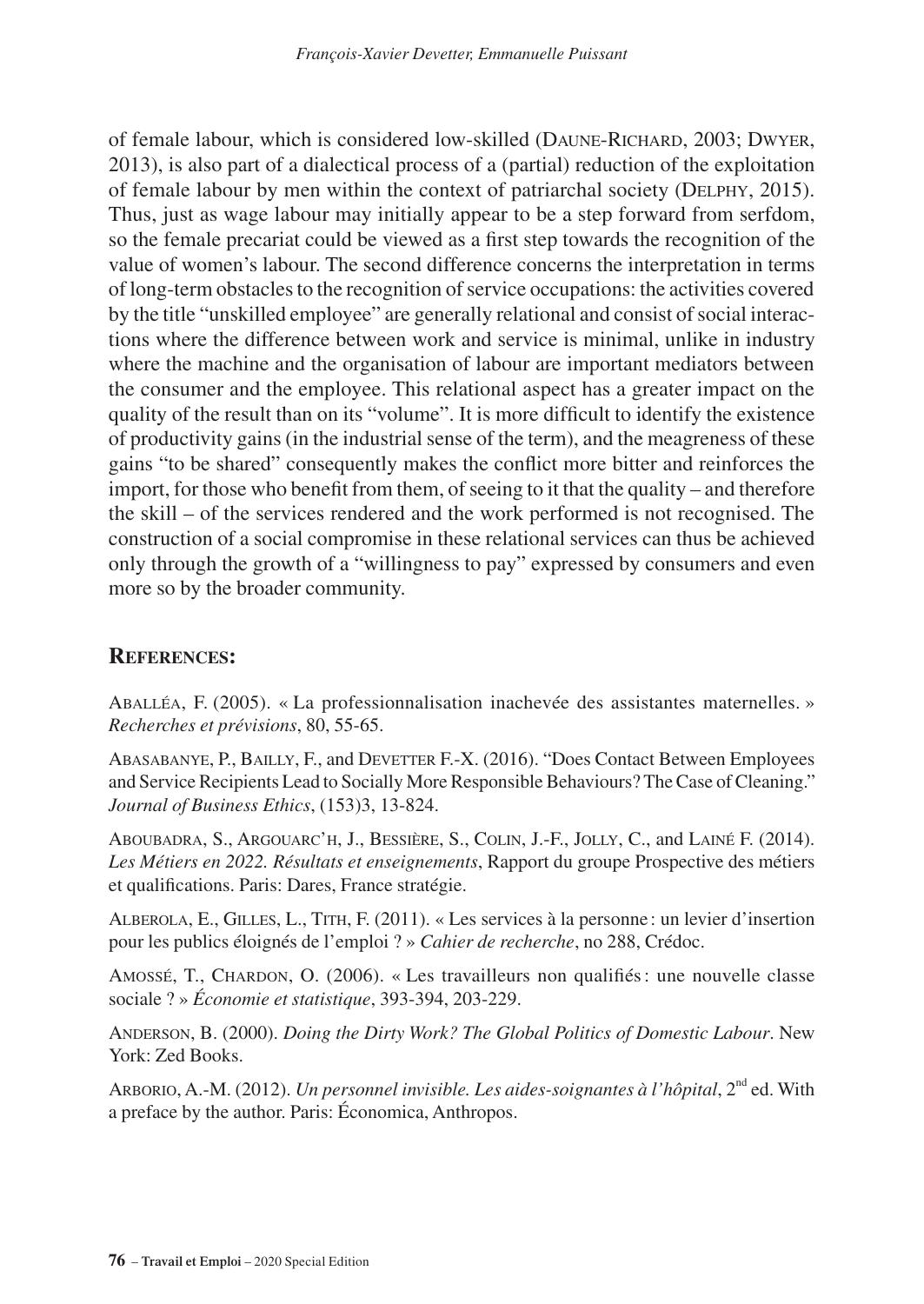Artois, P. (2015). *La Pluralité des modalités de professionnalisation contemporaines: le groupe professionnel des aides familiales au cœur de tensions*. (Thèse de doctorat en sociologie, Bruxelles, Université libre de Bruxelles).

Ast, D. (2015). « En 30 ans, forte progression de l'emploi dans les métiers qualifiés et dans certains métiers peu qualifiés de services. » *Dares analyses*, no 028.

Aube-Martin, P., Bruant-Buisson, A., and Reboul J.-B. (de) (2010). *Mission relative aux questions de tarification et de solvabilisation des services d'aide à domicile en direction des publics fragiles*, Rapport. Paris: Inspection générale des finances, Inspection générale des affaires sociales.

Avril, C. (2014). *Les Aides à domicile. Un autre monde populaire*. Paris: La Dispute.

Bakan, A. B., Stasilius, D. K. (2005). *Negotiating Citizenship: Migrant Women in Canada and the Global System*. Toronto: University of Toronto Press.

Barron, P., Bory, A., and Tourette L. (2011). *On bosse ici, on reste ici ! La grève des sanspapiers: une aventure inédite*. Paris: La Découverte.

Belze, C. (2011). *Cartographie problématisée de l'aide à domicile en région Rhône-Alpes*, Report of Sécafi, ordered and financed by the CGT Rhône-Alpes, in the course of the researchaction programme "Sécurisation des parcours professionnels".

BLANCHET, D., RAVALET, P. (1995). « Transferts, salaire minimum et services de proximité : une maquette théorique. » *Revue économique*, (46)3, 573-583.

Braverman, H. (1976). *Travail et capitalisme monopoliste. La dégradation du travail au xx<sup>e</sup> siècle*. Paris: F. Maspero.

Budig, M., England, P., and Folbre, N. (2002). "Wages of Virtue: The Relative Pay of Care Work." *Social Problems*, (49)4, 455-473.

Burnod, G., Chenu, A. (2001). « Employés qualifiés et non qualifiés: une proposition d'aménagement de la nomenclature des catégories socioprofessionnelles. » *Travail et Emploi*, 86, 87-105.

Cahuc, P. (2001). « Pourquoi y a-t-il des différences de salaires ? » *Reflets et perspectives de la vie économique*, (40)1-2, 13-24.

Caroli, È., Gautié, J. (2009). *Bas salaires et qualité de l'emploi: l'exception française ?* Paris: Éditions Rue d'Ulm.

Carré, F., Tilly, C. (2012). "A Framework for International Comparative Analysis of the Determinants of Job Quality." In C. Warhurst, F. Carré, P. Findlay, and C. Tilly (Eds.), *Are Bad Jobs Inevitable? Trends, Determinants and Responses to Job Quality in the Twenty-First Century* (pp. 12-183). Houndmills: Palgrave Macmillan.

Castel, R. (1995). *Les Métamorphoses de la question sociale. Une chronique du salariat*. Paris: Fayard.

Cattacin, S., Gianni, M., Mänz, M. *et al.* (2002). *Retour au travail ! Le workfare comme instrument de réforme*. Fribourg: Éditions universitaires.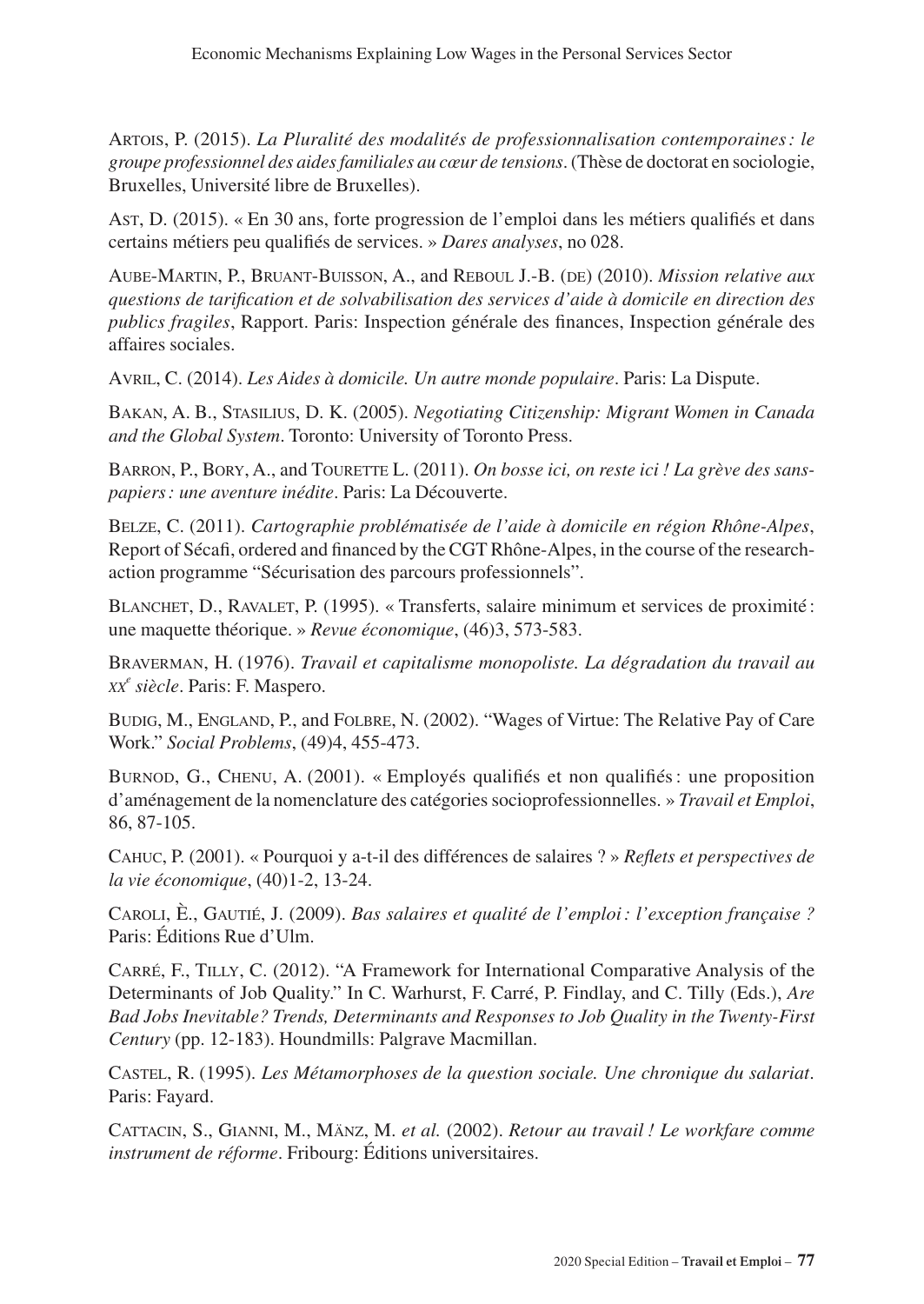Centre d'analyse stratégique (2006). *Besoins de main-d'œuvre et politique migratoire*, Rapport. Paris: Centre d'analyse stratégique.

Caisse nationale de l'assurance maladie des travailleurs salariés (CNAMTS) (2017). *Synthèse de la sinistralité AT-MP 2016 tous CTN. Focus sur le périmètre du CTN D. Services, commerces et industries de l'alimentation*. CNAMTS, Direction des risques professionnels [online]: http://www.risquesprofessionnels.ameli.fr/fileadmin/user\_upload/document\_PDF\_a [telecharger/etudes\\_statistiques/livret\\_de\\_sinistralite/2016/Livret%20Sinistralit%C3%A9%20](http://www.risquesprofessionnels.ameli.fr/fileadmin/user_upload/document_PDF_a_telecharger/etudes_statistiques/livret_de_sinistralite/2016/Livret%20Sinistralit%C3%A9%20ATMP%20CTN%20D%202016%20(2017-133-D).pdf) [ATMP%20CTN%20D%202016%20\(2017-133-D\).pdf](http://www.risquesprofessionnels.ameli.fr/fileadmin/user_upload/document_PDF_a_telecharger/etudes_statistiques/livret_de_sinistralite/2016/Livret%20Sinistralit%C3%A9%20ATMP%20CTN%20D%202016%20(2017-133-D).pdf), accessed 1 February 2021.

Cresson, G. (2006). « La production familiale de soins et de santé. La prise en compte tardive et inachevée d'une participation essentielle. » *Recherches familiales*, 3, 6-15.

Cresson, G. (dir.), Delforge, S., Devetter, F.-X., and Lemaire, D. (2011). *Qualité du travail, qualité des emplois et qualité d'accueil dans les métiers de la petite enfance*, Report of research for the Caisse nationale des allocations familiales, Centre lillois d'études et de recherches sociologiques et économiques.

Daune-Richard, A.-M. (2003). « La qualification dans la sociologie française : en quête des femmes. » In J. Laufer, C. Marry, and M. Maruani (Eds.), *Le Travail du genre. Les sciences*  sociales du travail à l'épreuve des différences de sexe (pp. 138-150). Paris: La Découverte, Mage.

Debonneuil, M. (2008). *Les Services à la personne : bilan et perspectives*, Orientation document. Paris: Inspection générale des finances.

Delphy, C. (2015). *Pour une théorie générale de l'exploitation : des différentes formes d'extorsion de travail aujourd'hui*. Paris: Éditions Syllepse.

Denis, J.-M. (2018). « Asseoir la représentation sur la communauté de travail. À la recherche de la communauté perdue dans la branche de la propreté. » *Sociologie du travail* [online], (60)1: <https://doi.org/10.4000/sdt.1748>.

Devetter, F.-X. (Ed.), Abasabanye, P., Bailly, F., Barrois, A., Brolis, O., Chapelle, K., Dussuet, A., Léné, A., Nirello, L., Puissant, E., and Prouteau, L. (2016). *La Qualité des emplois dans la crise : comparaison des secteurs public, privé et associatif*, Report for DARES.

DEVETTER, F.-X., DUSSUET, A., and PUISSANT, E. (2017). « Pourquoi les aides à domicile sontelles davantage rémunérées dans certains départements? » *Revue d'économie régionale et urbaine*, 2, 239-270.

Devetter, F.-X., Jany-Catrice, F. (2010). « L'invention d'un secteur et ses conséquences socio-économiques: les politiques de soutien aux services à la personne. » *Politiques et management public*, (27)2, 75-101.

Devetter, F.-X., Jany-Catrice, F., and Ribault, T. (2015). *Les Services à la personne*, nouvelle éd.. Paris: La Découverte.

DEVETTER, F.-X., MESSAOUDI, D. (2013). « Les aides à domicile entre flexibilité et incomplétude du rapport salarial: conséquences sur le temps de travail et les conditions d'emploi. » *Revue de l'Ires*, 78, 51-76.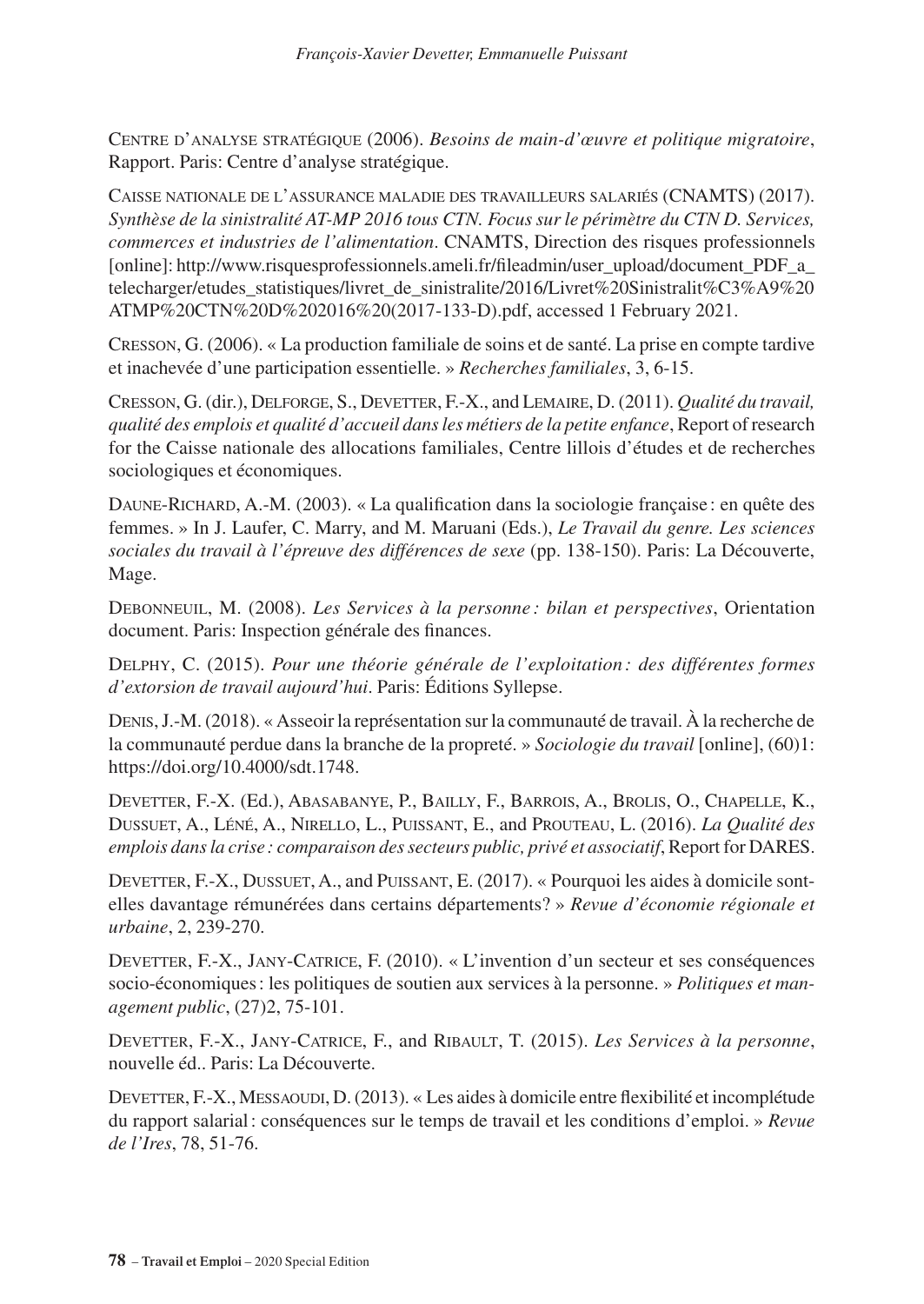Devetter, F.-X., Rousseau, S. (2009). « Comment concilier service relationnel et marges réduites ? Le cas du secteur du ménage à domicile. » *Gestion 2000*, 2, 193-209.

Devetter, F.-X., Steinauer, O. (2017). *L'Expérimentation de l'externalisation de l'entretien des collèges*, Report for the *départemental* council of the *Nord*.

Devetter, F.-X., Steinauer, O. (2018). *Le Travail des aides à domicile : prescriptions et temporalités*, Working document. Lille: Clersé.

Doeringer, P. B., Piore, M.J. (1971). *Internal Labor Market and Manpower Analysis*. Heath: Lexington Books.

Dussuet, A. (1997). *Logiques domestiques. Essai sur les représentations du travail domestique chez les femmes actives de milieu populaire*. Paris: L'Harmattan.

Dussuet, A. (2005). *Travaux de femmes. Enquêtes sur les services à domicile*. Paris: L'Harmattan.

Dussuet, A. (2010). *Femmes et services: entre public et privé*. (Mémoire original pour l'habilitation à diriger des recherches, Tours, Université François Rabelais).

Dussuet, A. (2013). « Santé au travail et prévention des risques professionnels dans les associations d'aide à domicile. » *Revue de l'Ires*, 78, 77-97.

Dussuet, A., Nirello, L., and Puissant, E. (2017). « De la restriction des budgets des politiques sociales à la dégradation des conditions de travail dans le secteur médico-social. » *Revue de l'Ires*, 91-92, 185-211.

Dussuet, A., Puissant, E. (2015). « Un rôle ambivalent des associations dans la reconnaissance du travail salarié. L'exemple de l'aide à domicile. » *Économies et sociétés*, série « Socioéconomie du travail », 37, 991-1018.

Dwyer, R. E. (2013). "The Care Economy? Gender, Economic Restructuring, and Job Polarization in the U.S. Labor Market." *American Sociological Review*, (78)3, 90-416.

Estrade, M.-A. (2013). « Les emplois non pourvus: mythes et réalités. » *Regards croisés sur l'économie*, 13, 151-167.

Fagan, C., Hebson, G., and Unit, G. (2006). *Making Work Pay. Debates from a Gender Perspective. A Comparative Review of Some Recent Policy Reforms in Thirty European Countries*. Luxembourg: Office for Official Publications of the European Communities.

Fagnani, J., Math, A. (2012). « Des assistantes maternelles mieux formées et plus qualifiées. Les parents consentiraient-ils à augmenter la rémunération ? » *Politiques sociales et familiales*, 109, 59-73.

Fernandez-Macias, E. (2012). "Job Polarization in Europe? Changes in the Employment Structure and Job Quality, 1995-2007." *Work and Occupations*, (39)2, 157-182.

Folbre, N. (2001). *The Invisible Heart: Economics and Family Values*. New York: The New Press.

Gadrey, J. (2003). *Socio-économie des services*, 3rd ed. Paris: La Découverte.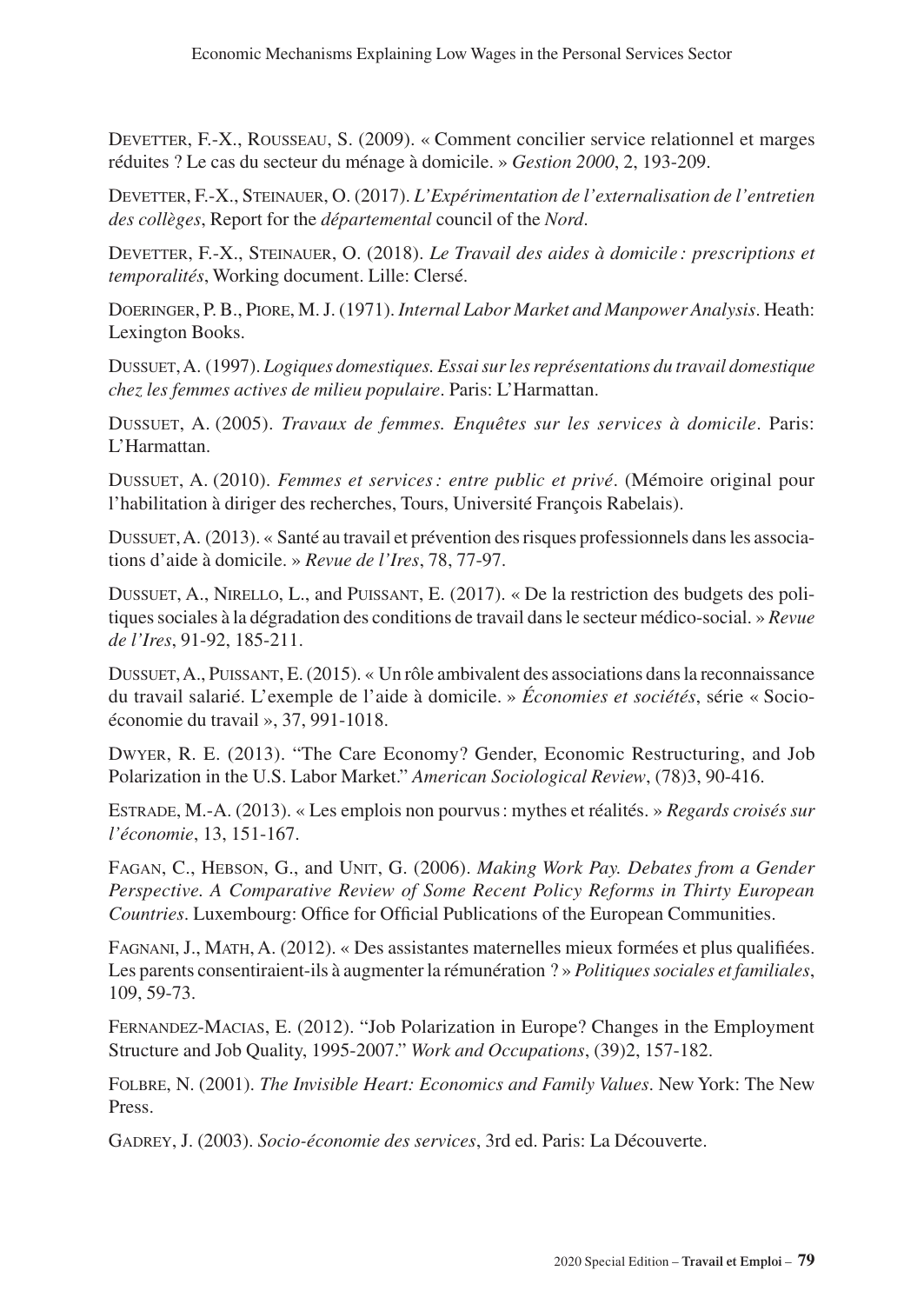Gadrey, N., Jany-Catrice, F., and Pernod-Lemattre, M. (2004). « Les non-qualifiés: qui sont-ils ? » In D. Méda, F. Vennat, *Le Travail non qualifié. Permanences et paradoxes* (pp. 166- 181). Paris: La Découverte.

Gadrey, N., Jany-Catrice, F., and Pernod-Lemattre, M. (2009). « Employés non qualifiés: la catégorie oubliée des politiques d'égalité professionnelle. » *Économies et sociétés*, série « Socio-économie du travail », 30, 57-86.

Gautié, J., Margolis, D. (2009). « L'impact de la politique publique sur le marché du travail à bas salaire : offre, demande et qualité de l'emploi. » *Économie et statistique*, 429-430, 3-19.

Gollac, M., Volkoff, S. (2006). *La perception subjective du travail: rôle des identités de genre et des conditions d'emploi (quelques éléments d'analyse statistique)*. Document de travail, no 69, Noisy-le-Grand: Centre d'études de l'emploi.

GORDON, D. M., EDWARDS, R., and REICH, M. (1982). *Segmented Work, Divided Workers: The Historical Transformation of Labor in the United States*. Cambridge: Cambridge University Press.

Grimshaw, D., Cartwright, J., Keizer, A., and Rubery, J. (2014). *Coming Clean: Procurement and Contract Practices in Commercial Cleaning*. Equalities and Human Rights Commission, Manchester, EHRC.

GUILBERT, M. (1966). *Les Fonctions des femmes dans l'industrie*. Paris: Mouton et C<sup>ie</sup>.

HAAKKESTAD, H., FRIDBERG, J. H. (2017). "Deskilling Revisited: Labour Migration, Neo-Taylorism and the Degradation of Craft Work in the Norwegian Construction Industry." *Economic and Industrial Democracy* [online]: [https://doi.org/10.1177%2F0143831X17735671.](https://doi.org/10.1177%2F0143831X17735671)

Hély, M. (2009). *Les Métamorphoses du monde associatif*. Paris: Presses universitaires de France.

HIPP, L., BERNHARDT, J., and ALLMENDINGER, J. (2015). "Institutions and the Prevalence of Nonstandard Employment." *Socio-Economic Review*, (13)2, 351-377.

Holley, S., Rainnie, A. (2012). "Who Cleans Up? The Declining Earnings Position of Cleaners in Australia." *The Economic and Labour Relations Review*, (23)1, 143-160.

Ibos, C. (2013). « Quand la garde d'enfants se mondialise. » *Plein droit*, 96, 7-10.

Jaehrling, K., Méhaut, P. (2013). "'Varieties of Institutional Avoidance': Employers' Strategies in Low-Waged Service Sector Occupations in France and Germany." *Socio-Economic Review*, (11)4, 687-710.

Jany-Catrice, F. (2010). « La construction sociale du "secteur" des services à la personne: une banalisation programmée ? » *Sociologie du travail*, (52)4, 521-537.

Jolly, C. (2015). *La polarisation des emplois: une réalité américaine plus qu'européenne ?* Document de travail, no 2015-04, France Stratégie.

Jounin, N. (2009). *Chantier interdit au public. Enquête parmi les travailleurs du bâtiment*. Paris: La Découverte.

Kalleberg, A. (2011). *Good Jobs, Bad Jobs*. New York: Russel Sage Foundation.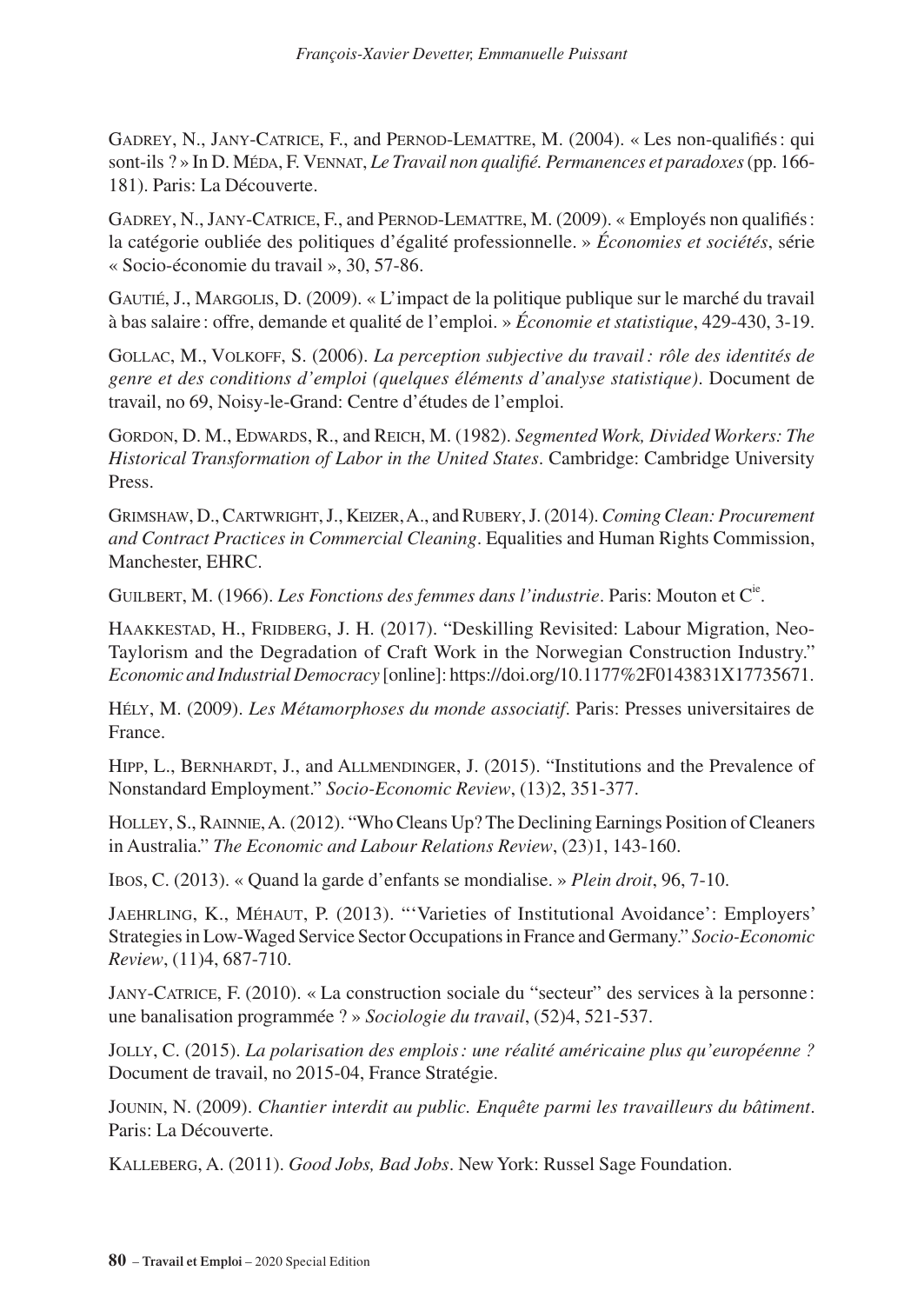Kulanthaivelu, É. (2018). « Les services à la personne en 2016. L'activité se stabilise. » *Dares résultats*, no 017.

Lamotte, B., Puissant, E. (2010), Recherche-action *La précarité dans l'emploi, nouvelles formes d'emploi et de travail dans l'aide à domicile*. Contribution to the final report on the programme.

Lamotte, B., Puissant, E. (2013). Recherche-action *Sécurisation des parcours professionnels et dialogue social territorial dans le secteur de l'aide à domicile*. Contribution to the final report on the programme.

LeRoy, A., Puissant, E. (2016). « Évolution des référentiels politiques dans l'aide à domicile. » *RECMA*, 342, 69-84.

Lefebvre, M. (2012). *Qualité(s) de l'emploi dans les services à la personne : entre régulations publiques et professionnelles*. (Thèse de doctorat en économie, Université Lille 1).

Marglin, S. (1974). "What bosses do?" *Review of Radical Political Economics*, (6)2, 60-112.

Marsden, D. (1999). *A Theory of Employment Systems*. Oxford: Oxford University Press.

Martin-Huan, J. (1997). *La Longue Marche des domestiques en France : du xix<sup>e</sup> siècle à nos jours*. Nantes: Opéra éditions.

Maruani, M., Nicole-Drancourt, C. (1989). *Au labeur des dames: métiers masculins, emplois féminins*. Paris: Syros-Alternatives.

Marx, K. (1867). *Le Capital*. *Œuvres I*. Paris: Gallimard.

Méda, D., Périvier, H. (2007). *Le Deuxième Âge de l'émancipation. La société, les femmes et l'emploi*. Paris: Seuil.

Méda, D., Vennat, F. (2004). *Le Travail non qualifié. Permanences et paradoxes*. Paris: La Découverte.

Messing, K., Chatigny, C., and Courville, J. (1998). "'Light' and 'Heavy' Work in the Housekeeping Service of a Hospital." *Applied Ergonomics*, (29)6, 451-459.

Messing, K., Doniol-Shaw, G., Haëntjens, C. (1993). "Sugar and Spice and Everything Nice: Health Effects of the Sexual Division of Labor among Train Cleaners." *International Journal of Health Services*, (23)1, 133-146.

Nirello, L. (2015). *La Construction problématique de la relation d'emploi dans l'ESS : les Ehpad, entre régulations publiques et régulations d'entreprise*. (Thèse de doctorat en économie, Université de Nantes).

Nkouatchet, R. N. (2005). « La précarité de l'emploi au service de la prospérité du fast-food. » *Sociologie du travail*, (47)4, 470-484.

Oesch, D., Menes, J. (2011). "Upgrading or Polarization? Occupational Change in Britain, Germany, Spain and Switzerland, 1990-2008." *Socio-Economic Review*, (9)3, 503-531.

PERRAUDIN, C., THÈVENOT, N., TINEL, B., VALENTIN, J. (2006). « Sous-traitance dans l'industrie et ineffectivité du droit du travail: une analyse économique. » *Économie et institutions*, 9, 35-55.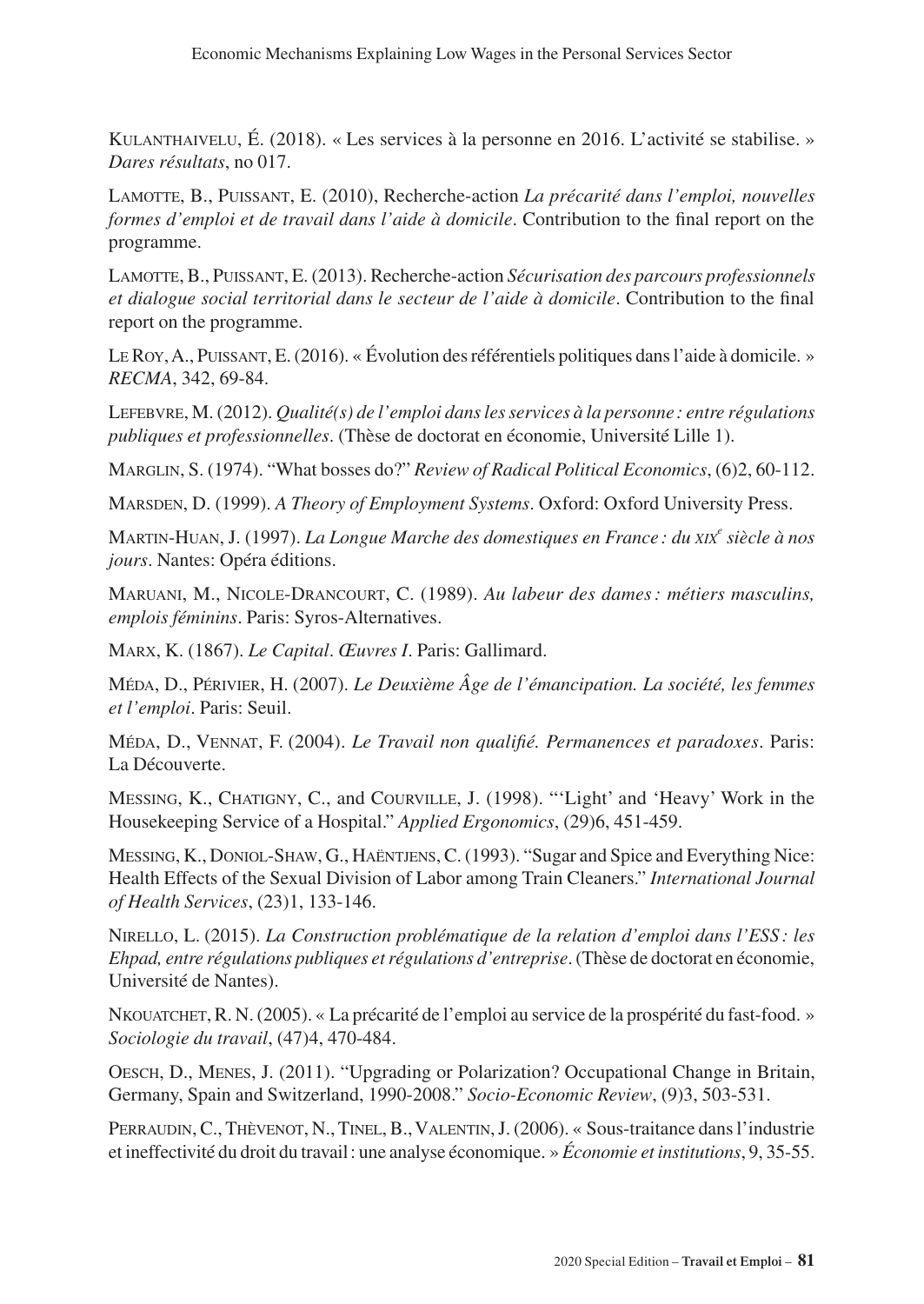Puissant, E. (2010). *La Relation associative d'aide à domicile : spécificités, remises en cause, résistances*. (Thèse de doctorat en économie, Université de Grenoble).

Puissant, E. (2011). « Le rôle ambivalent des associations d'aide à domicile dans la professionnalisation des emplois et des salariées. » *Formation emploi*, 115, 37-50.

Rose, J. (2012). *Qu'est-ce que le travail non qualifié ?* Paris: La Dispute.

Roux, N. (2018). *De l'emploi stable au travail insoutenable. Trajectoires d'ouvrières agricoles en groupement d'employeurs*. Document de travail, no 196*,* Centre d'études de l'emploi et du travail.

Thiérus, L. (2014). « Les services à la personne en 2012. Baisse de l'activité, sauf dans les entreprises prestataires. » *Dares analyses*, no 038.

Tirmarche-Issemann, A. (2011). *L'Institutionnalisation de la fonction d'assistante maternelle. La reconfiguration de l'économie domestique*. (Thèse de doctorat en sociologie, Université de Strasbourg.

Trabut, L. (2014). « Aides à domicile : la formation améliore-t-elle l'emploi ? », *Formation emploi*, 127, 71-90.

Vatan, S. (2014). *La Tarification des services d'aide à domicile : une analyse institutionnaliste par le rôle paramétrique du prix*. (Thèse de doctorat en économie, Université Lille 1).

Vozari, A.-S. (2014). « Recruter de "bonnes" assistantes maternelles. La sélection à l'entrée d'un emploi féminin non qualifié. » *Sociétés contemporaines*, 95, 29-54.

Western, B., Healy, K. (1999). "Explaining the OECD Wage Slowdown Recession or Labour Decline?" *European Sociological Review*, (15)3, 233-249.

Zajdela, H. (2009). « Comment et pourquoi activer les inactifs ? » *Travail et Emploi*, 118, 69-76.

Zock, J. P. (2005). "World at Work: Cleaners." *Occupational and Environmental Medicine*, (62)8, 581-584.